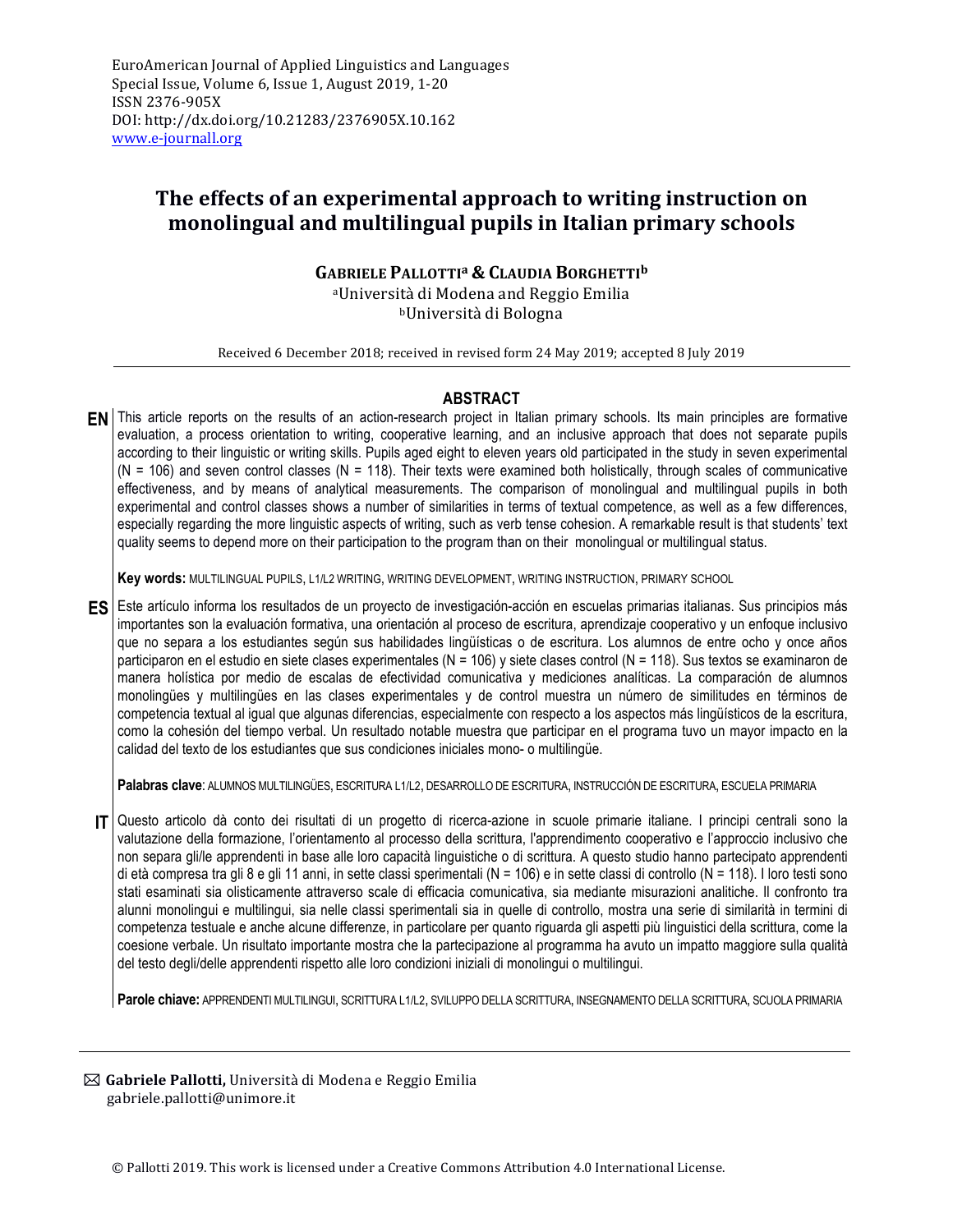# **1. Introduction**

In the field of teacher education, literacy and second language acquisition (SLA) are often kept separate. In teaching practice too, actions aimed at improving writing skills and actions stimulating second (or additional) language acquisition are at times seen as complementary, but substantially distinct, based on different theoretical and methodological assumptions and approaches. This article reports the results of an action-research teacher-training project intended to help bridge these gaps, by adopting an approach to the teaching of writing that involves all students, regardless of whether they are using their first, second, or additional language. More specifically, the context of the study was a teacher-training initiative *Osservare l'interlingua* whose aim was to promote effective language education, with special emphasis on writing, at elementary and middle school levels.

Writing is a complex activity, involving several sub-skills (e.g., sorting through one's memory of the events/facts, organizing them, selecting appropriate language resources), which may be more or less developed in different people. This complexity is greater in multilingual speakers with variable control of different linguistic codes and their sub-domains, which in turn may be more or less implicated in written communication. Teachers need to be able to take apart and carefully analyze all these factors, in order to allow for them in their daily practices. In most cases, these daily practices should be directed at the whole class, rather than specific sub-groups made up of monolingual or multilingual students, or first or second language learners, with higher or lower writing skills. This article reports on a program that attempts to meet these objectives, and whose effectiveness will be assessed using a quasi-experimental research design.

Before proceeding with the exposition, some terminological clarification is in order. The term *second language* (or *L2*) has been repeatedly called into question in recent years. Firstly, in many cases the language at stake is not the *second* a person is acquiring, but often a third, fourth, or further language. This is why *additional language acquisition* has been proposed as a more correct replacement for second language acquisition, and  $LX$  as a more general term than  $L2$  (Dewaele, 2017). As a consequence, many so-called *bilinguals* should actually be called *multilingual speakers*. This term *multilingual* also overcomes the limits of expressions such as *non-native speaker* or *L2 learner*, which imply some sort of deficit with respect to an idealized native speaker who is treated as the necessary benchmark of language performance (Cook, 1999). Secondly, the simple  $L1/L2$  dichotomy does not apply to other groups of learners, such as so-called heritage speakers, i.e., children of immigrants who are either monolingual or dominant in the language of the family in early childhood, but progressively develop a balanced bilingualism or eventually become dominant in the majority language (Montrul, 2016).

This article adopts solely the distinction between monolingual and multilingual students (except when citing research that explicitly refers to "L2 acquisition" and "bilingualism"). This categorisation seems relatively descriptive and neutral: it does not require one to draw the problematic line between first and second language acquisition, or between native and non-native speakers, and it does not assume any deficit view of language learning and use, but rather describes a person's linguistic repertoire as being composed of one or more codes employed in everyday communication.<sup>1</sup>

# **2. Writing development and instruction: an overview**

# 2.1. *Writing in L1 and LX*

The practices of L1 and LX writing have frequently been compared, both in terms of processes (i.e., the cognitive activities employed when writing) and in terms of products (the texts). Analysing the interaction of four cognitive activities implied in writing (reading the assignment, planning, generating ideas, and formulating), van Weijen (2009) concludes that the distribution of each activity is similar in both L1 and L2 writing. These results confirm many previous studies (Cumming, Rebuffot & Ledwell, 1989; Uzawa, 1996; for a review: Cumming, 2001). However, a consistent number of differences between L1 and LX cognitive activities have also been highlighted in text planning and revision, and in writing fluency (Jones & Tetroe, 1987; Hall, 1990; Stevenson, Schoonen, & de Glopper, 2006; van Waes & Leijten, 2015). This overall empirical evidence (e.g., Leki, Cumming, & Silva, 2006; Silva, 1993) tends to converge into a general agreement that writing processes in L1 and LX are similar, even if "L2 composing is more constrained, more difficult, and less

 $\overline{a}$ 

<sup>&</sup>lt;sup>1</sup> The *multilingual* category does not include those children who only know a smattering of a foreign language taught at school in addition to their first language.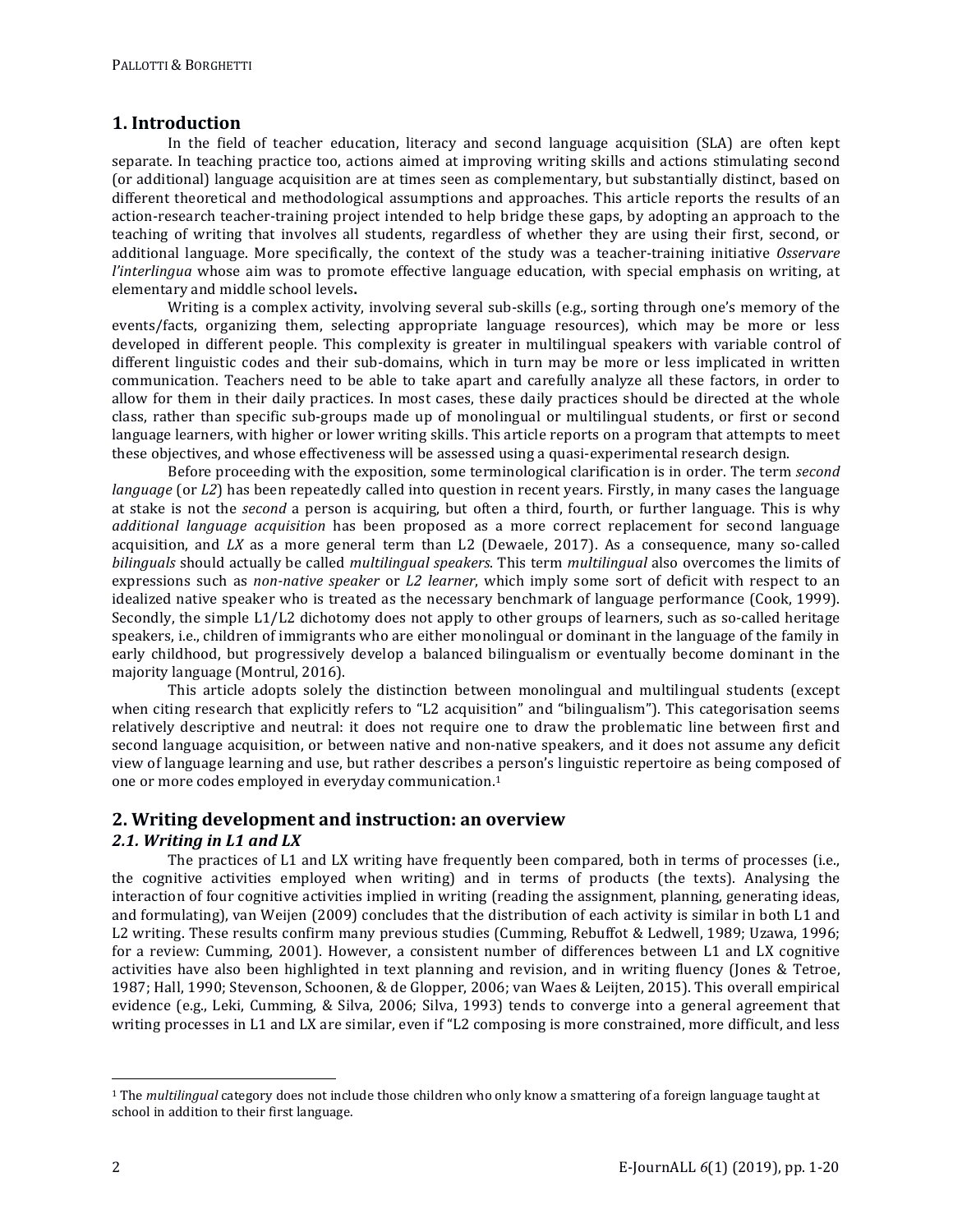effective" (Silva, 1993, p. 668), mainly because LX writers need to concentrate on language forms as well as on content.

Contrasting conclusions have also been drawn from research which compares the linguistic properties of texts produced by L1 and LX writers. For example, Silva (1993) claims that L2 writers' texts contain fewer words, while Cameron and Besser (2004) point out that text length does not differ significantly, even if L2 writers tend to make lesser use of adverbials, which in turn reduces the amount of information they provide about the story  $(e.g., in terms of time, place and manner of the events)$ .

Some research has also highlighted that LX writers employ a restricted repertoire of features (especially conjunctions and demonstrative pronouns) to give cohesion to their texts (Hinkel, 2001; see also: Oi, 1984 and Reid, 1988, both cited in Silva, 1993). However, less is known about how L1 and LX writers manage reference to entities, that is, which linguistic and discourse features they use to make the characters of their stories identifiable by the reader. While it has been claimed that L1 children learn to systematically use appropriate referent introductions from seven years onwards (Hickmann, 1995), little or no research has been conducted, to the best of our knowledge, on the developmental patterns of young LX writers, and one of the aims of the present article is to start filling this gap. Hendriks's (1998) study, comparing the written productions of adult LX learners with those of L1 children, may in fact be more informative in terms of the impact of age—rather than "native" status—on cohesion skills and/or preferences.

#### *2.2. Research-based writing instruction*

A considerable body of research has accumulated on the effectiveness of instruction on writing quality (e.g., Graham, Harris, & Santangelo, 2015; Rietdijk, Janssen, van Weijen, van den Bergh, & Rijlaarsdam, 2017), and meta-analyses are also available (e.g., Graham, Harris, & Chambers, 2016), some of which specifically focus on primary school children (Graham, McKeown, Kiuhara, & Harris, 2012; Koster, Tribushinina, de Jong,  $\&$  van den Bergh, 2015). These last authors identified a number of instructional practices that have systematically produced positive results with younger learners. These include:

- − Teaching writing strategies for planning, drafting, or revising one's text, e.g., teaching pupils to organize ideas in writing plans and to use/upgrade the plan when writing (Tracy, Reid, & Graham, 2009).
- − Assigning specific goals before and during the writing process, like asking students to add information about a specific fact/character, to divide the text into paragraphs, or, as Ferretti, Lewis, and Andrews-Weckerly (2009) have shown, to follow some given prompts when organising their argumentative discourse.
- − Promoting group work and peer collaboration, as pupils plan, draft, and revise their text; see, for example, Brakel Olson (1990) about peer-to-peer support in revision.
- − Teaching text structure explicitly, e.g., how narrative texts work in terms of story constituents and event sequences (Fitzgerald & Teasley, 1986).
- − Providing teacher and peer-to-peer feedback during and after writing (e.g., Schunk & Swartz, 1993).

Not surprisingly, these research-based best practices in L1 writing instruction are also often mentioned in relation to LX writing. For example, Olson, Scarcella, and Matuchniak (2013) suggest that, in order to limit the effect of LX writers' *cognitive constraints*, educators should focus on the teaching of strategies which help students set intermediate goals and thus manage the complexity of the writing process. Moreover, LX collaborative writing and peer-to-peer feedback are often advocated (Storch, 2013), as well as genre pedagogy (Hyland, 2007).

However, research to date on the (differential) effects of pedagogical interventions on monolingual and multilingual pupils' writing remains scant. This is one of the motivations behind this study, whose pedagogical approach largely draws on the works briefly reviewed in this section.

## **3. The study**

## *3.1. Research questions*

The following research questions were formulated in order to investigate the outcomes of an inclusive writing program on monolingual and multilingual learners: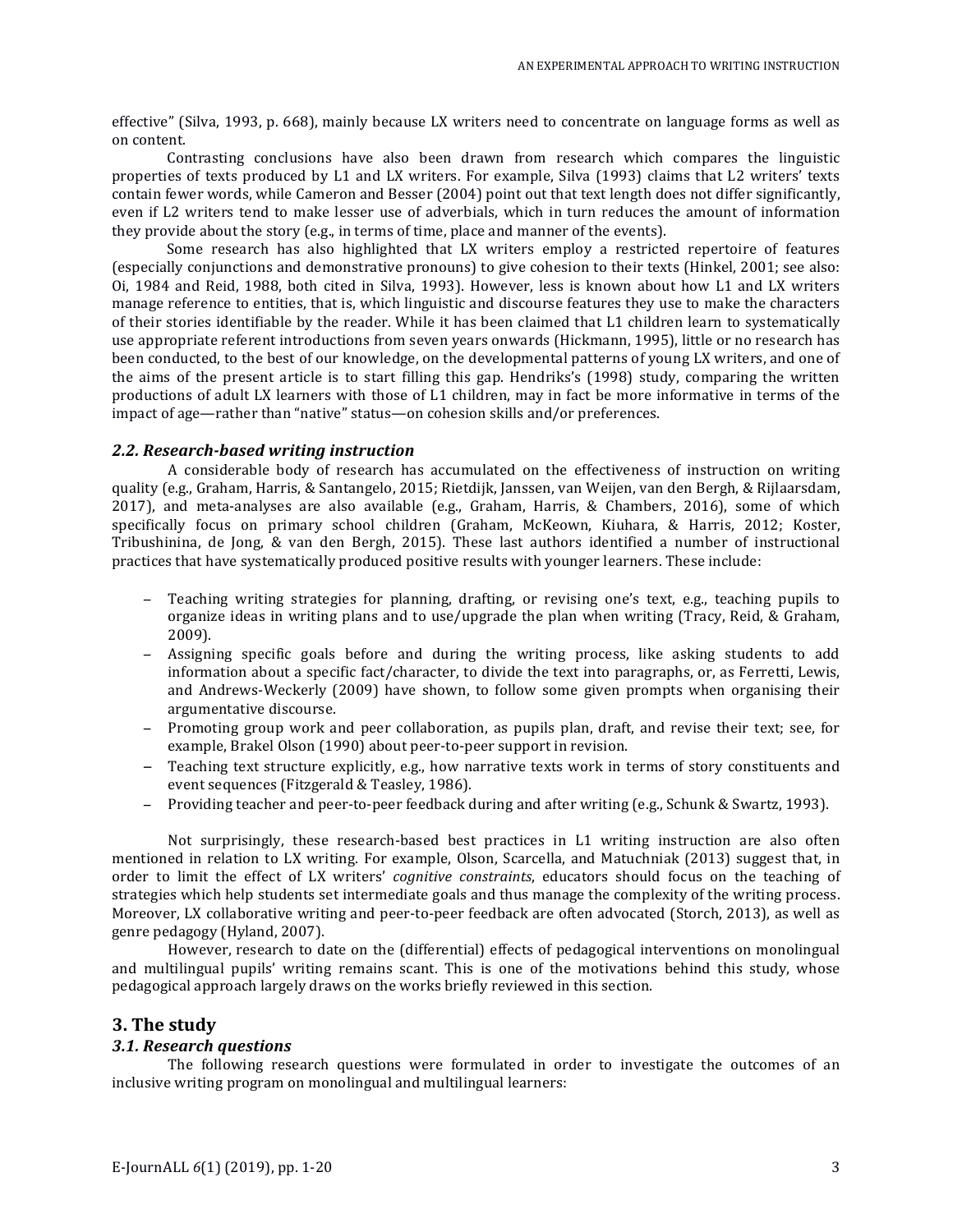- − RO1. In a primary school context, what are the effects on the whole class of a long-term pedagogical intervention based on the process approach to writing, formative assessment, and cooperative learning?
- − RQ2. If there are any effects, do they differ for monolingual and multilingual pupils?
- − RO3. What are the differences between monolingual and multilingual pupils in control classes as regards writing skills?

## 3.2. The project

The project *Osservare l'interlingua*, promoted by the Reggio Emilia municipality together with the University of Modena and Reggio Emilia (interlingua.comune.re.it; Pallotti, 2010, 2017a, 2017b; Pallotti & Rosi, 2017) started in Reggio Emilia (Italy) in 2007. It involves 12 elementary and 3 middle schools, 28 teachers and 35 classes, for a total of about 650 pupils aged between 6 and 14 (Grades 1 to 8). While, at the beginning, it was meant to address issues of LX Italian learning, today it is directed toward all the pupils in class, with an inclusive approach involving monolingual and multilingual students with varying proficiency levels.

The project is both a teacher training and action-research initiative, with teachers actively involved in several ways. Its main tenet is that effective teaching practices should be grounded in the careful observation of students' needs, competences, and learning strategies. Thus, teachers are first of all trained to conduct systematic analyses of their pupils' oral and written productions, in line with the interlanguage approach (Pallotti, 2017b; Selinker, 1972). This is a kind of formative assessment that aims to overcome the traditional stance of "hunting for errors" and to allow teachers to developing the activities that best suit the needs of their class. It also promotes the learners' autonomy, since they are not seen as passive recipients of knowledge that has been elaborated elsewhere, but rather as active creators of their own learning. This orientation, and the ability to analyze children's texts accordingly, takes some time to develop. It begins with pre-service training for some of the younger teachers, while others often acknowledge that it took them some years to get used to looking at pupils' productions in positive terms through recognizing their strategies and developments, rather than just spotting errors. This is why text-analysis sessions are periodically held (about once a year) as part of the teachers' permanent training; in these sessions, more and less experienced participants assist each other in building their formative analytic skills.

Teachers also actively take part in planning pedagogical actions. At the beginning of each school year, the texts produced by pupils are analysed by the group of teachers and researchers. Considering the properties of the texts and thus the needs of each class, the group of teachers defines a common theme (e.g., narrative, expository, descriptive texts) to be pursued by all participants in their classes and they agree on common core activities. Then, each teacher introduces the due adaptations according to age and overall proficiency level of their pupils, receiving guidance from the researchers. The group of teachers and university researchers meets approximately every two months throughout the entire school year, so that planned activities can be monitored, discussed, and possibly revised.

The project as a whole promotes a process approach to teaching writing  $(e.g.,$  White & Arndt, 1991), according to which teaching activities guide the pupils to experience and progressively acquire the stages implied in text production: generating and organizing ideas, writing the initial draft, revising, and editing, Most of these activities are carried out in a cooperative manner, in small and large groups (following Ede  $\&$ Lunsford, 1990; Storch, 2013), and, in line with socio-cultural approaches, they encourage the semiotic mediation of thought by making the writing process more concrete through the use of artefacts such as boxes, envelopes, paper strips, and posters (following Englert, Mariage, & Dunsmore, 2006). Feedback, too, is primarily provided by the students, as the program particularly encourages peer-to-peer response, both within the members of the group and among groups (following Andrade & Evans, 2013). In line with the interlanguage approach, this feedback is not summative (no grades are assigned, by either teachers or students), but formative, as it focuses on pupils' strengths and weaknesses, analyses their strategies, and suggests ways of developing their skills.

Teachers are actively involved in data collection, too, which is usually carried out at the beginning and end of every school year, in relatively controlled and standardized conditions (that are nonetheless absolutely natural for a classroom setting—no laboratory experiments, in other words), so as to allow for comparisons over time and across pupils and classes. This data is kept by schools as a portfolio of pupils' linguistic development over the years, qualitatively analyzed by the teachers, and also used by researchers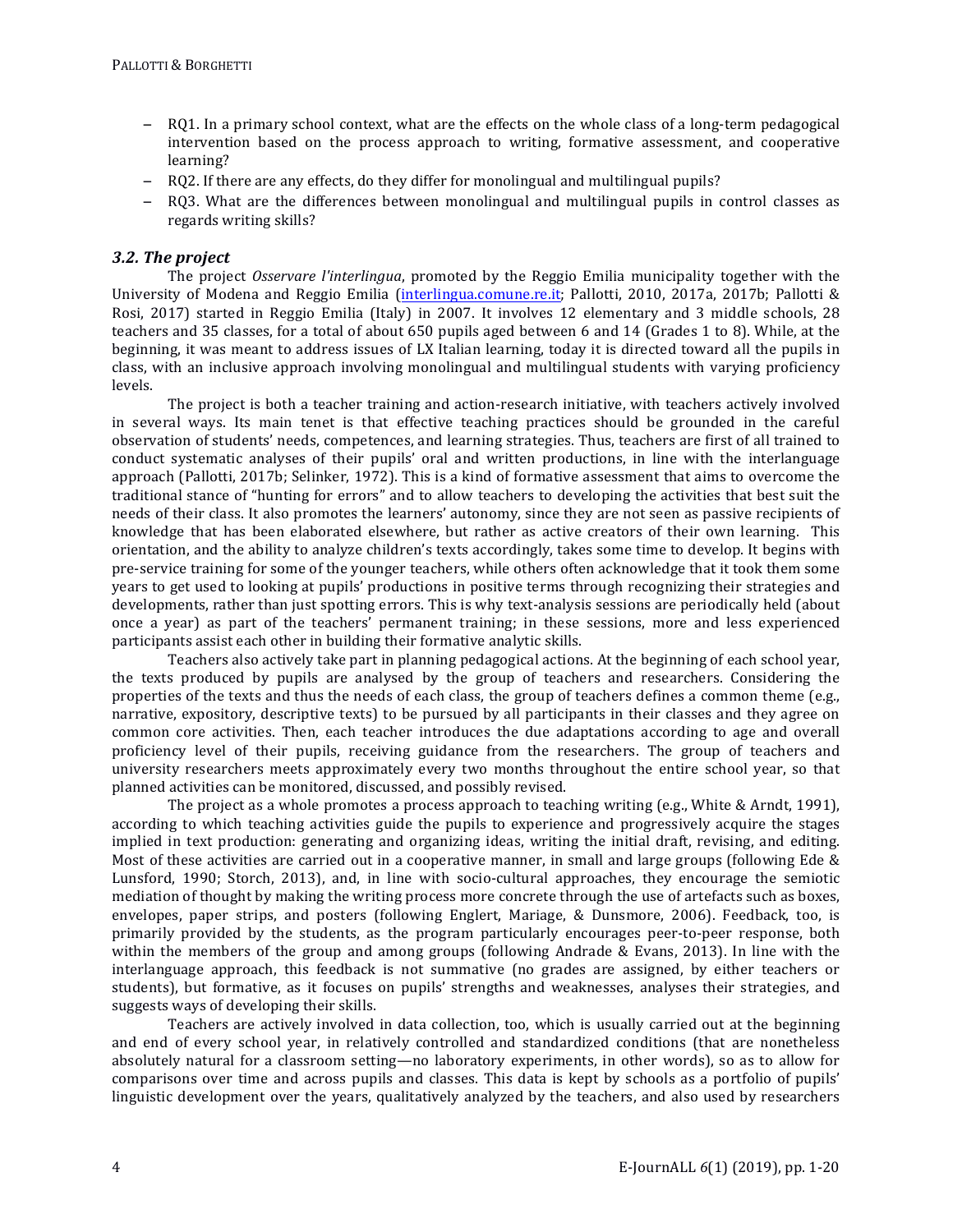(and some pre-service-training students as part of their master's thesis) for subsequent quantitative analyses, such as the kind reported in this article.

#### **3.3. The pedagogical intervention (experimental classes)**

In the course of the 2013-2014 school year, when data collection for this study took place, the pedagogical intervention carried out in most classes was aimed at developing the pupils' writing skills as applied to narrative texts.

Although the seven classes had slightly different needs and were thus engaged with partially diverse tasks, all of them were involved in the following core activities: $2$ 

- 1) Students wrote individual texts after watching, twice, a video clip of a few minutes taken from *Modern Times* by Charlie Chaplin. This served to collect baseline data to assess students' progress over the school year and to fine-tune teaching activities based on their competences and needs.
- 2) In groups, the students viewed the initial video clip again, identified the main sequences of the story (primary information units), and labelled them with short descriptions written on paper envelopes or cardboard boxes.
- 3) The groups watched the video once more and gathered additional information about characters, actions, etc. (secondary information units), which they noted on paper strips to be placed in the envelopes/boxes.
- 4) In their groups, pupils glued the strips on big sheets of paper, deciding on the order to best convey the story of the video clip. This procedure led to the text outline. Since a main objective of the program was to promote a better organization of texts, special emphasis was placed on the need to cluster similar strips of information together, in order to facilitate the following segmentation of the text into paragraphs.
- 5) The groups produced the first versions of their texts, based on the video clip they had worked on in the first four steps.
- 6) The texts were then circulated among groups, who had been previously instructed on how to make a peer-to-peer revision based on explicit and shared criteria (e.g., clarity, lexical choices, spelling). It is worth noting that a number of aspects of writing, such as verb tense cohesion and punctuation, were addressed within this phase merely by asking pupils to take them into consideration in the reviewing process. These topics did not receive significant attention within the other activities.
- 7) Each group reviewed their own text, taking into account the comments of the other groups. They then rewrote it, after having to decide which suggestions for improvement they wanted to accept.
- 8) Teachers guided a class debriefing on the experience and stimulated meta-cognitive reflections on how to produce good narrative texts.
- 9) At the end of the school year, teachers used an additional video stimulus taken from *World of Comedy* by Harold Lloyd to collect a second round of individual texts. This video was different from the first one, in order to assess the transferability of skills across tasks, although the two inputs had some similar characteristics  $(e.g.,$  number of main characters, plot complexity, duration) and were administered in identical conditions.

In terms of White & Arndt's (1991) process approach to writing, Steps 2 and 3 correspond to the stages of *Generating ideas* and *Focusing*; Step 4 corresponds to *Text Structuring*, and step 5 to *Drafting*. The processes of *Evaluating* and *Re-viewing* were covered in Steps 6 and 7.

The activities above were just a part of the experimental classes' syllabus, accounting for approximately two hours a week of class time over the entire school year. The project involved all classes, from Grades 1 to 5. Obviously, activities for the first two grades were simplified and involved much less writing, but they still followed the general orientation of engaging with different phases of the writing process one by one. Given that the data discussed in the following pages come from Grades 3-5, no further details on the first two grade levels are offered here: for more information about the teaching phases and

 $\overline{a}$ 

 $2$  All texts are translated from Italian. Originals are available on the author's website:  $\frac{http://www.gabrielepallott.it.}$ Concerning translations, when the morpho-syntactic and orthographic mistakes made by the pupils did not have any straightforward equivalent in English, similar types of errors were introduced in order to give a better sense of the overall writing quality.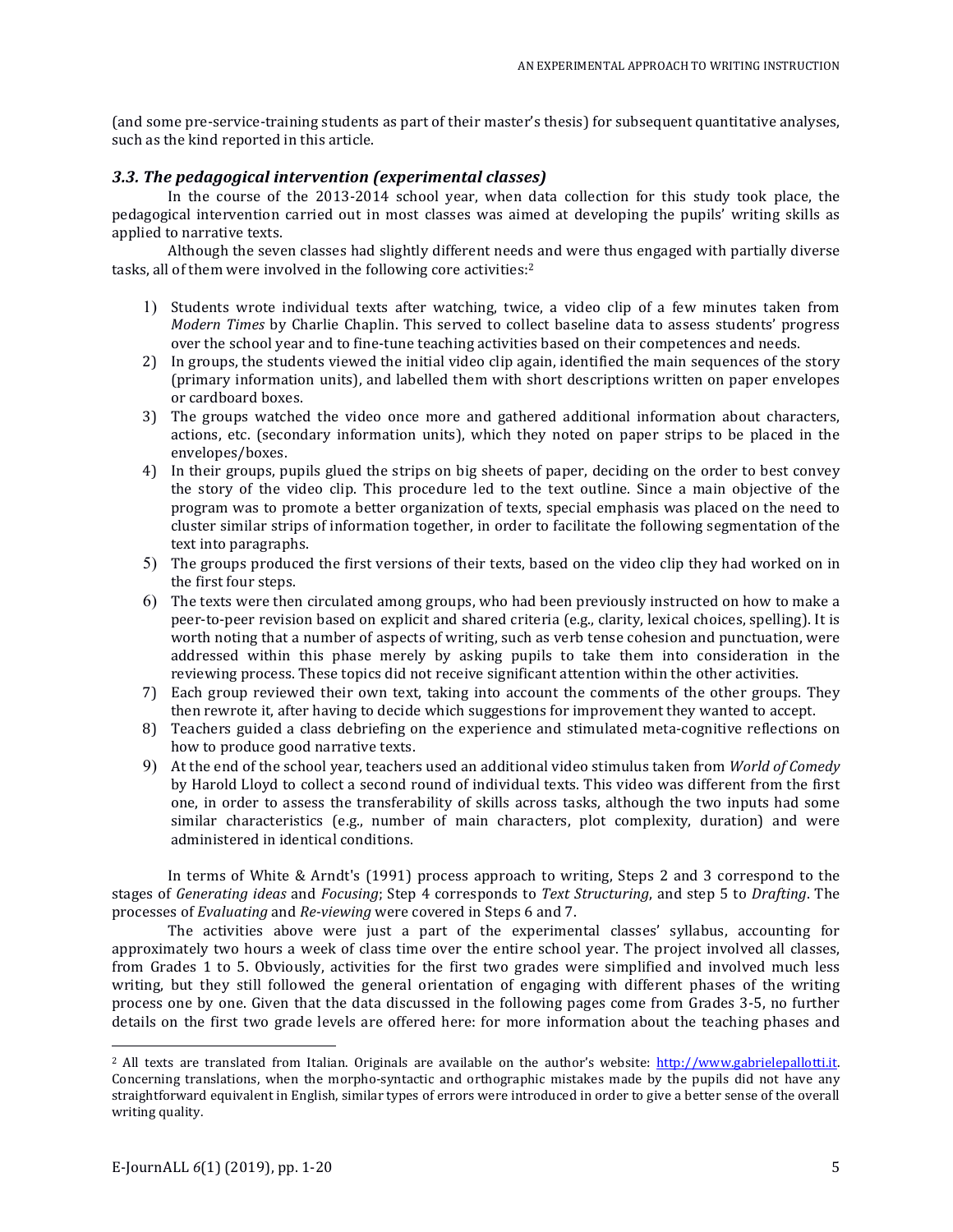methods and the variations introduced in different classes and age levels, see Pallotti (2017a, 2017b), Pallotti & Rosi (2017) and the project website (interlingua.comune.re.it).

## *3.4. Data collection*

To evaluate the effectiveness of the training program, individual texts were collected in seven experimental and seven control classes, Grades 3-5 (ages 8-11), at the beginning and end of the school year. Most experimental classes had been participating in the project since Grade 1, so that at the time of data collection they had already been performing these types of activities for two, three, or four years. Pupils in control classes at the beginning and end of the school year wrote their texts under exactly the same conditions as their peers in the experimental classes (i.e., They watched the two video clips by Chaplin and Lloyd twice) and were given the same generic assignment (i.e., Describe the video to a teacher who has not seen it), with no directions about text planning and writing and no time limit to accomplish the task. Control classes followed a rather regular language education curriculum (for Italy), in which writing activities mainly consisted in composing short essays or narrative texts, training in orthography and grammar, or answering comprehension questions after reading. Little or no attention was devoted to individual phases of the writing process, no artefacts were used as semiotic mediators for higher-order cognitive functions like text planning and revision, and most writing activities had no real communicative intent but were conceived as exercises to be assessed by teachers, who were the only feedback providers.

Although great care was taken to ensure that control classes paralleled experimental classes as much as possible, the correspondence was not perfect, as is often the case with quasi-experimental studies. Control classes came from the same schools or areas of the city as the experimental ones and they had a comparable number of pupils per class. However, their demographic composition differed from multilingual classes, as shown in Table 1. Experimental classes had more multilingual children, over one third of whom were not born in Italy and had spent an average of just two years in the country. Control classes had fewer multilingual pupils, less than one fifth of them were not born in Italy and the average length of residence in Italy for these children was longer than in experimental classes.

| Table 1                                                                       |     |                             |
|-------------------------------------------------------------------------------|-----|-----------------------------|
| Group composition                                                             |     |                             |
|                                                                               |     | <b>Control Experimental</b> |
| Sample size                                                                   | 118 | 106                         |
| % multilingual pupils in entire class                                         | 24% | 36%                         |
| % multilingual pupils not born in Italy among all multilingual pupils         | 18% | 38%                         |
| Mean period of residency in Italy for multilingual pupils born abroad 3.6 yrs |     | $2.1$ yrs                   |

A second difference concerns the scores at the beginning of the school year, which, for several dimensions discussed in this article, were higher in experimental classes. While this may be seen as unfortunate from a strictly scientific point of view, from a pedagogical perspective this difference is quite positive, since it seems to indicate that classes taking part in the experimental program from first grade gradually accrue an advantage that sets them apart from those not involved in the program. This assumption is substantiated by the fact that, for most measurements, the initial gap between experimental and control classes was lower in the third grade and higher in the fourth and fifth grades—that is, the gap grew larger in parallel to a longer participation in the project. Furthermore, the experimental group's higher scores at the beginning of the school year cannot be ascribed to the fact that these pupils came from privileged sociocultural environments; on the contrary, most experimental classes were located in somewhat disadvantaged areas of the city.

Given this difference in initial scores, this article focuses on final results only, as a way of comparing the program's effects accrued after three, four, or five years. In other words, it seems more appropriate to assess the cumulative effects of the experimental program (which began in first grade for all experimental classes), rather than discussing the gains obtained by the pupils from the beginning to the end of just one school year.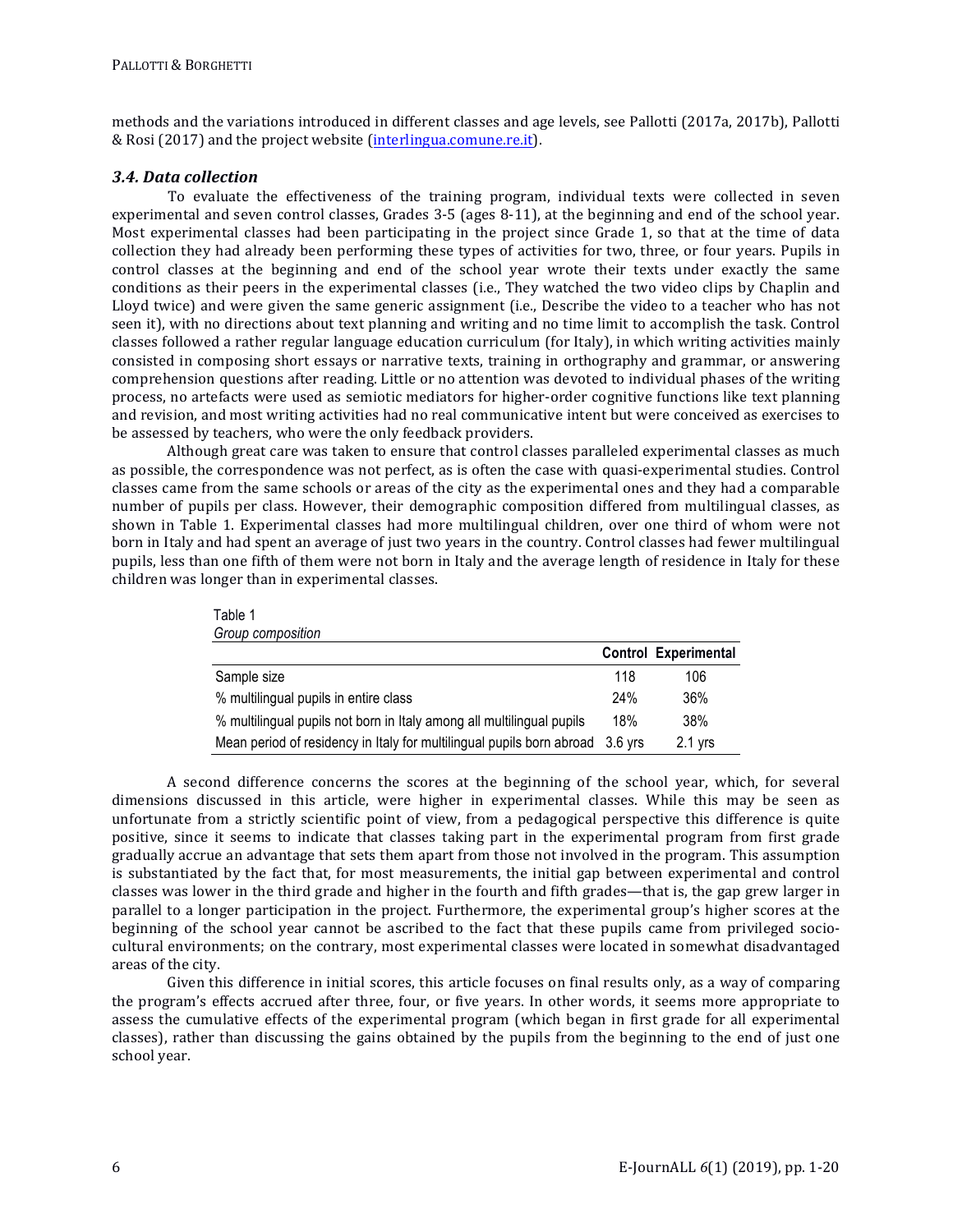#### *3.5. Data analysis*

Handwritten texts were first transcribed and assigned arbitrary codes that did not allow raters and coders to know whether they came from experimental or control classes, or whether they were the work of monolingual or multilingual students, to avoid any possible bias in the procedures requiring a qualitative evaluation. Pupils diagnosed with cognitive or linguistic impairment, or who did not attend the initial or final data collection sessions, were excluded from the analysis, which was thus based on 106 participants in experimental classes and 118 in control classes. Finally, scripts were examined both holistically and by means of analytic measurements.

Holistic examination was carried out using scales to rate overall communicative effectiveness. In particular, functional adequacy was rated with three scales slightly adapted from Kuiken and Vedder (2017), while a scale taken from the Common European Framework (Council of Europe, 2001) was used for assessing text coherence and cohesion. The scales are reported in Appendix A. In order to assess inter-rater reliability, 10% of the scripts were rated on the four scales by two independent researchers, who showed a substantial level of agreement: the average Intraclass correlation coefficient (two-way mixed effects model) was .85. A series of features was then considered for the analytical measurement of text properties, covering the dimensions outlined below.

#### *3.5.1. Content*

This dimension was assessed by looking at text length, measured by the number of words produced and by counting the number of primary and secondary idea units. Similar to other studies (e.g., Boscolo, Arfé, & Quarisa, 2007), these were agreed upon by the whole research team, who produced a list of five main information units, representing the story's key sequences, and 43 secondary units, representing specific events in the story plot.

#### *3.5.2. Text organization*

This dimension refers to the pupils' ability to effectively divide and organize their text into thematic and syntactic blocks. It is evaluated firstly by counting the number of paragraphs, and their correlated measure, the number of words per paragraph. Paragraphing is normally not taught in Italian schools, so that pupils often end up writing texts in just one single long block. Our pedagogic intervention explicitly focused on this skill, because it was considered closely related to planning the text in several thematic units.

At a different level of textual organization, the comma serves to divide syntactic units, and its appropriate use is rarely taught in Italian schools, where it is often simplistically explained as a way of marking pauses and intonation or to separate items in a list. Pupils are introduced to this punctuation mark between Grades 2 and 3 and they soon start using it, initially in a few prototypical contexts, such as lists. Gradually, its usage is expanded to express more sophisticated meanings, like differentiating levels of text organization or signalling discourse structure, but this comes with a higher risk of making mistakes, which persist throughout middle and high school with pupils rarely being completely aware of their nature (Solarino, 2009). Thus, a higher number of commas may be taken as an indicator of pupils' willingness to experiment with this important but challenging and often misunderstood punctuation mark. However, a greater use of the comma should not be automatically interpreted as an indicator of better text quality. This is why the proportion of inappropriate commas to all commas used was measured, too. Omissions were intentionally not counted, since establishing when a comma is "missing" is often a matter of discretion. Another indicator of a good command of punctuation is the ratio of inappropriate uses of the period. However, the number of periods per 100 words was not considered to be a clearly interpretable measure: on the one hand, it may signal a desirable feature, that is a higher degree of text segmentation and avoidance of run-on sentences; on the other, it may imply a very paratactic style, with lots of simple, telegraphic sentences, which do not necessarily contribute to text quality.

#### *3.5.3. Reference to entities*

Managing reference to entities in discourse is a notoriously difficult task for young learners, and sometimes for adult speakers and writers as well (Giuliano, 2007; Hendriks, 1998; Hickmann, 1995). An entity can be *introduced*, upon its first mention, and then *maintained* in the following clauses. This referential chain can be interrupted with the introduction of new entities, but the original entity can be later on *reintroduced* in the text. In the following Fictive Text (1), introductions are indicated by (I), maintenances by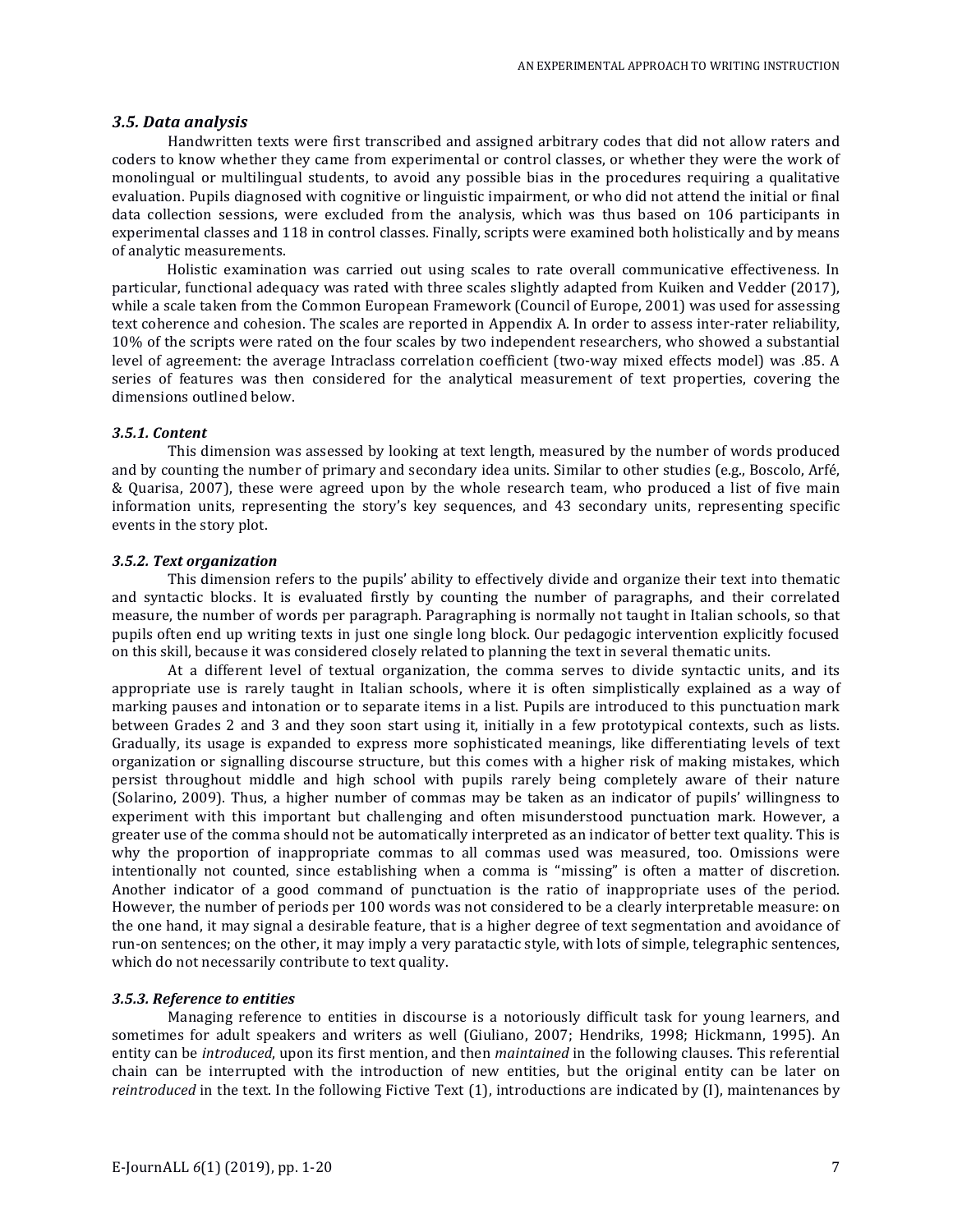(M), and reintroductions by  $(R)$ . Coding and analysis were conducted on animate entities only, as they are a key element in plot progression and thus play a central role in narrative texts.

#### Fictive Text (1)

There was a boy(I) who went to the park. He(M) was very shy and  $\varnothing(M)$  had very few friends. An old man(I) came to the park and Ø(M) took out a worn-out kite. He(M) looked a bit lonesome, too. The boy(R) asked him(M) if they(M) could play together

Normally, entities are introduced by lexical noun phrases with indefinite determiners (*a boy, an old man*), they are maintained by pronouns or zero anaphora (*he, Ø, him*) and are re-introduced by lexical noun phrases with definite determiners (*the boy*). A common feature of young children's speech and writing is that entities are often introduced with definite determiners, so that, in the example above, the first sentence could have been something like, *The boy went to the park*. These introductions may be called inappropriate, as they indicate that their author improperly assumes the referent is accessible to the hearer/reader. However, although they may sound childish or slightly egocentric, they do not compromise communication and the meaning remains clear. In this article, however, these phenomena will not be discussed (for further discussion on this aspect, see Pallotti, Borghetti, & Rosi, in preparation).

What will be focused on here are ambiguous references that prevent the receiver from correctly interpreting their meaning. If the text above had begun, *He went to the park*, this would have been counted as an ambiguous introduction. Likewise, if the last sentence had been, *He asked him if they could play together*, it would have been impossible to establish who was asking whom. Only by knowing the intended meaning (which is possible, for instance, when pupils are retelling a film or a picture story) can one score the first *he* as an ambiguous reintroduction and the immediately following *him* in this sentence as an ambiguous maintenance. 

## *3.5.4. Verb tense cohesion*

Another common feature of young children's language is the frequent shifting of verb tenses in the same narrative (Kersten, 2009), as in sentences like: *Then he starts skating and she went to bed.* A verb shift is defined as a change of verb tense that is not justified for textual reasons, such as the move from the description of background states to the narration of events in the plot, or from indirect to direct speech. The operational definition of all these categories was set out in a detailed coding manual, which provided specific examples for each phenomenon, including possible counterexamples and borderline cases.

As regards the statistical procedures employed in the analysis, given that the study was a quasiexperimental investigation of intact classes and that initial levels were not homogenous for several dimensions, Welch t-tests for independent samples were employed to compare the averages of experimental and control classes at the end of the school year. According to Fagerland and Sandvik (2009), this test is best suited for samples like ours, which consist in about 100 cases, normally distributed or moderately skewed, with similar but not identical variances. For holistic assessment data, whose distributions were substantially normal, t-tests without Welch correction were used, since they are more appropriate for Likert-like data, with many tied ranks (de Winter & Dodou, 2010).

# **4. Results**

This section reports on the main results regarding program effectiveness at the end of the school year. Tables include the mean and standard deviation, the 95% confidence interval for the estimation of the difference between the means of experimental and control classes, Cohen's *d* effect size, calculated as the ratio between the difference between means and the standard deviation of the control group, and the t-test's two-tailed *p* values. Results will be reported firstly for entire classes, then for monolingual and multilingual sub-groups. 

## *4.1. Holistic assessment*

At the end of the school year, text assessment through rating scales showed very positive results for the experimental classes as a whole. Their compositions were perceived as being richer in terms of content and more coherent and cohesive, both considering Kuiken and Vedder's (2017) scale and for the Common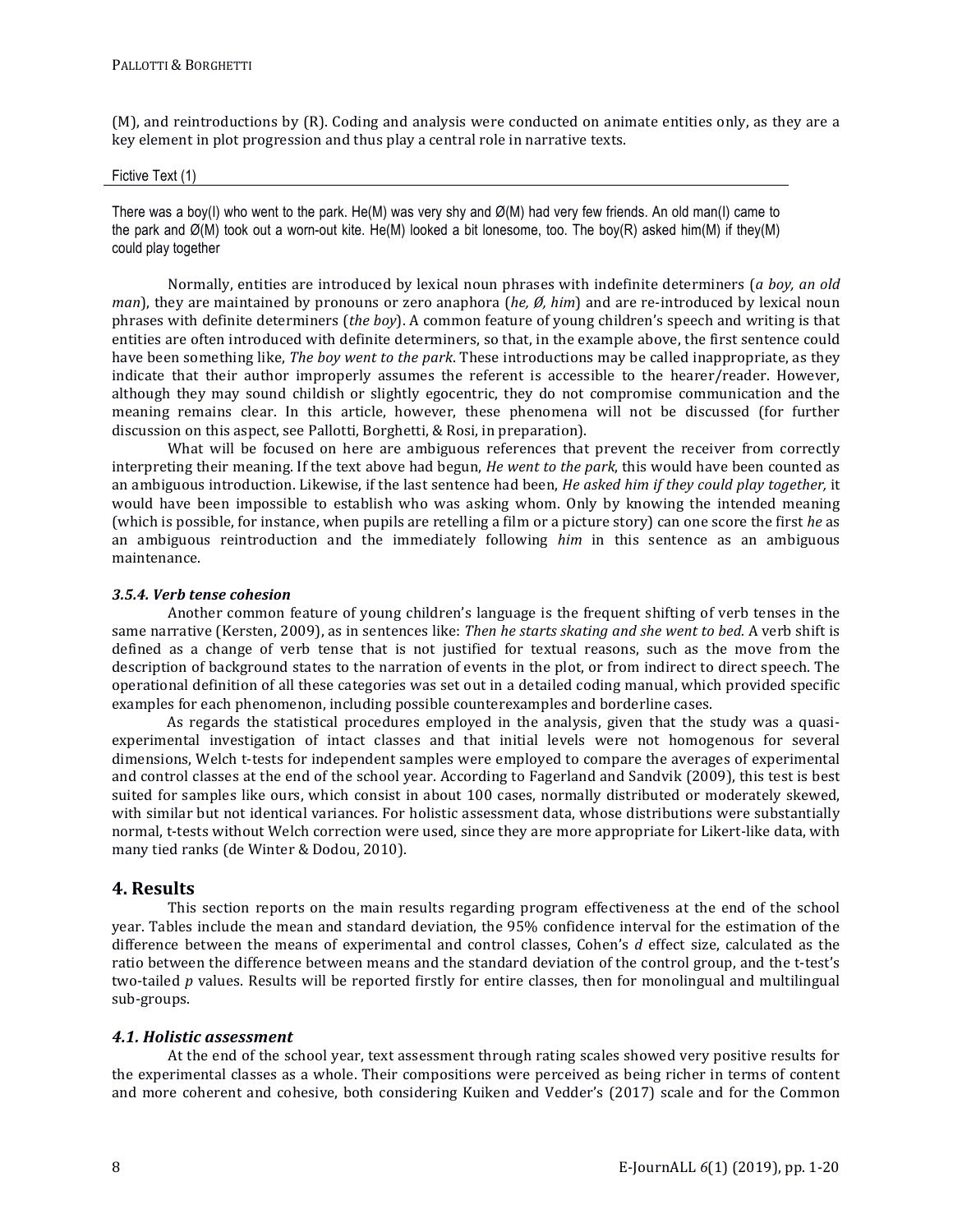European Framework scale (Council of Europe, 2001) with rather large effect sizes of between 0.61 and 0.78. They were also more comprehensible, with a smaller but still statistically significant difference  $(d = 0.36)$ .

This trend is also confirmed for multilingual pupils, who wrote more complete, coherent, and cohesive texts than their control peers, although differences were less marked (*d* between 0.39 and 0.53) and even smaller when compared to monolingual students in control classes (*d* between 0.02 and 0.18). Multilingual pupils in experimental classes scored slightly lower  $(M = 3.24)$  than multilingual and monolingual peers  $(M = 3.41)$  in control classes only with regards to text comprehensibility however the difference is not significant. Monolingual pupils in experimental classes largely outperformed their monolingual peers in control classes in all dimensions. These overall results are shown in Table 2.

# Table 2

|                              |                      |                           | 95% CI of the  |           |         |
|------------------------------|----------------------|---------------------------|----------------|-----------|---------|
|                              | <b>Control Group</b> | <b>Experimental Group</b> | difference     |           |         |
|                              | Mean (SD)            | Mean (SD)                 | between means  | Cohen's d | р       |
| Content (1-6)                | 3.39(1.13)           | 4.09 (1.06)               | $0.39 - 0.99$  | 0.61      | < 0.001 |
| Monolingual pupils           | 3.46(1.19)           | 4.32 (1.07)               | $0.50 - 1.22$  | 0.72      | < 0.001 |
| Multilingual pupils          | 3.19(0.92)           | 3.68(1.08)                | $-0.99 - 0.01$ | 0.53      | (ns)    |
| Comprehensibility (1-6)      | 3.53(0.93)           | 3.86(1.01)                | $0.07 - 0.60$  | 0.36      | < 0.001 |
| Monolingual pupils           | 3.56(0.95)           | 4.21(0.87)                | $0.36 - 0.94$  | 0.68      | < 0.001 |
| Multilingual pupils          | 3.41(0.89)           | 3.24(0.98)                | $-0.30 - 0.64$ | $-0.18$   | ns      |
| Coherence-Cohesion KV (1-6)  | 2.89(0.81)           | 3.47(1.04)                | $0.33 - 0.82$  | 0.72      | < 0.001 |
| Monolingual pupils           | 2.95(0.82)           | 3.74(0.92)                | $0.50 - 1.07$  | 0.96      | < 0.001 |
| Multilingual pupils          | 2.65(0.73)           | 2.97(1.01)                | $-0.74 - 0.13$ | 0.42      | ns      |
| Coherence-Cohesion CEF (1-8) | 3.25(1.32)           | 4.27 (1.40)               | $0.66 - 1.39$  | 0.78      | < 0.001 |
| Monolingual pupils           | 3.33(1.31)           | 4.71 (1.25)               | $0.97 - 1.79$  | 1.05      | < 0.001 |
| Multilingual pupils          | 2.96(1.34)           | 3.49(1.39)                | $-1.21 - 0.17$ | 0.39      | ns      |

Note. KV = rating scale by Kuiken and Vedder (2017); CEF = rating scale of the Common European Framework (Council of Europe, 2001, 2017).

## *4.2. Content*

We now turn to analytical measures of text quality. The texts produced in experimental classes are much longer than those of control classes, with an average of 243.84 words versus 177.93; they also contain more secondary information units (22.56 vs. 17.81) and thus provide a more detailed and rich content, with considerable effect sizes (0.83 and 0.78, respectively). The difference is smaller, but still statistically significant, as regards main idea units  $(4.79 \text{ vs } 4.60)$ , since most pupils, in both experimental and control classes, were able to mention all or almost all of them.

The trends identified at the entire-class level are also confirmed by multilingual pupils in experimental classes, who write longer texts than multilingual students in the control group. Interestingly, their productions are just slightly shorter than those of their monolingual peers in experimental classes, and considerably longer than the texts written by monolingual pupils in the control group.

This greater text length reflects the number of primary and secondary information units. The number of units is higher among the multilingual students in the experimental group than in both monolingual and multilingual controls. Similar to the results discussed in the previous section, the pupils in the experimental groups who demonstrate the greatest advantage over their counterparts in the control groups are the monolingual students (see Table 3).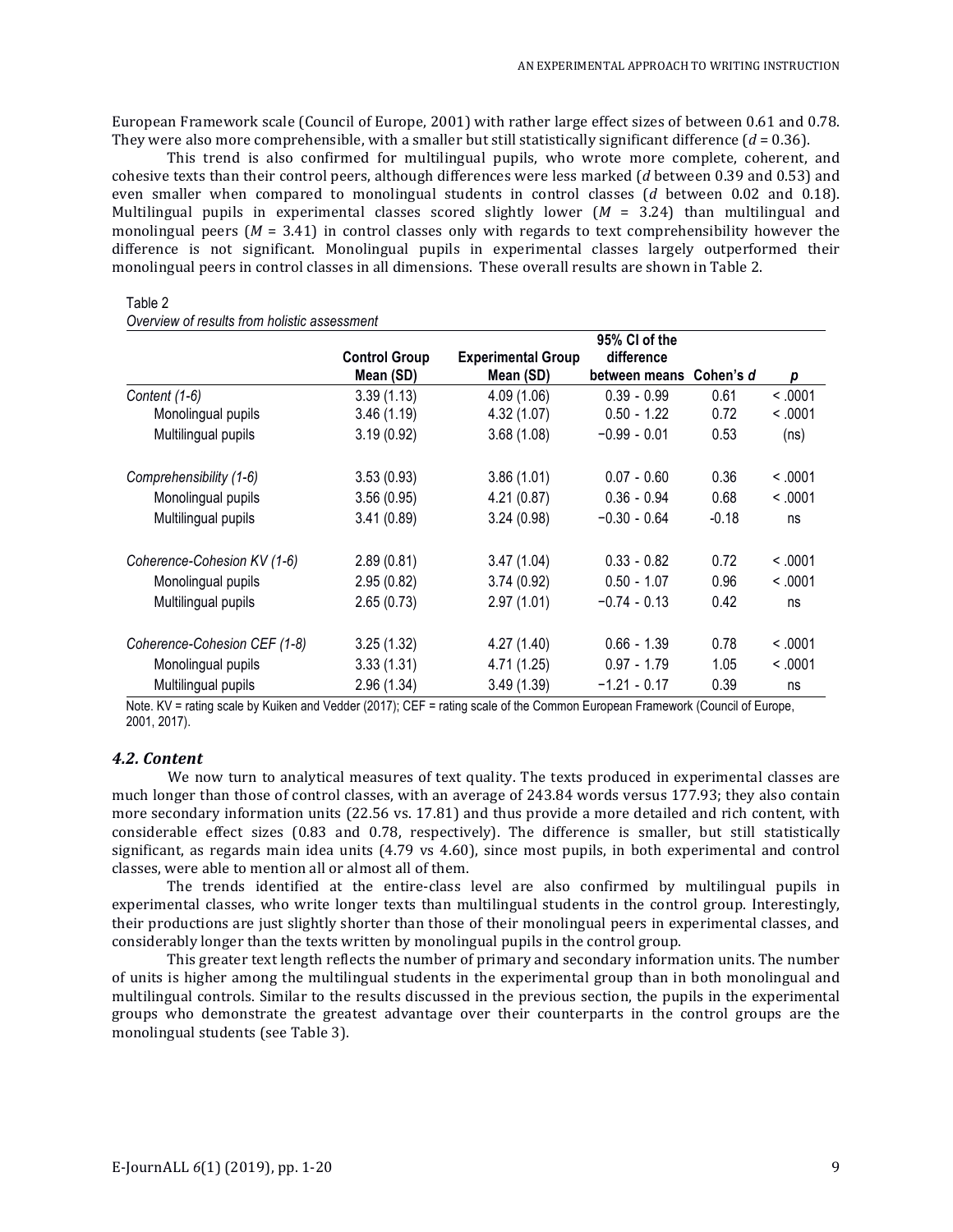|                             |                                   |                                        | 95% CI of the                         |      |         |
|-----------------------------|-----------------------------------|----------------------------------------|---------------------------------------|------|---------|
|                             | <b>Control Group</b><br>Mean (SD) | <b>Experimental Group</b><br>Mean (SD) | difference<br>between means Cohen's d |      | р       |
| Words                       | 177.93 (79.12)                    | 243.84 (96.67)                         | 41.82 - 90.00                         | 0.83 | < 0.001 |
| Monolingual pupils          | 170.09 (69.04)                    | 258.95 (97.00)                         | $61.03 - 116.70$                      | 1.29 | < 0.001 |
| Multilingual pupils         | 203.19 (102.83)                   | 216.89 (96.76)                         | $-64.60 - 37.19$                      | 0.13 | ns      |
| Main idea units (0-5)       | 4.60(0.65)                        | 4.79(0.41)                             | $0.04 - 0.34$                         | 0.29 | < .05   |
| Monolingual pupils          | 4.61(0.64)                        | 4.82 (0.46)                            | $0.034 - 0.38$                        | 0.33 | < 0.05  |
| Multilingual pupils         | 4.56(0.70)                        | 4.73(0.51)                             | $-0.49 - 0.14$                        | 0.25 | ns      |
| Secondary idea units (0-43) | 17.81 (6.12)                      | 22.56 (6.13)                           | $3.06 - 6.45$                         | 0.78 | < 0.001 |
| Monolingual pupils          | 17.41 (5.81)                      | 23.30 (6.34)                           | $3.91 - 7.86$                         | 1.01 | < 0.001 |
| Multilingual pupils         | 19.07(7.00)                       | 21.24 (6.68)                           | $-5.65 - 1.32$                        | 0.31 | ns      |

#### Table 3 *Content (analytic measures)*

## *4.3. Text organization*

Students in experimental classes started new paragraphs more frequently than those in control classes, with an average of 5.32 paragraphs per text versus 2.39. As a result, the mean number of words per paragraph was lower: 74.82 as opposed to 116.89. These differences are statistically significant with medium-to-high effect sizes (see Table 3).

Pupils in experimental classes used the comma more frequently  $(3.63/100 \text{ words vs. } 2.34/100$ words), while their use of periods is virtually identical to that of control classes  $(3.50 \text{ vs. } 3.63/100 \text{ words})$ , meaning that their sentences were about the same length.

Inappropriate commas, e.g. those separating a verb from its necessary arguments, were also scored. In spite of their more frequent use of the comma, which implies taking more risks (and probably committing fewer errors of omission, which however were not scored because of the limited reliability of this analytic category), pupils in experimental classes made slightly fewer errors than those of control classes (13.38% vs. 15.73% of all commas), and significantly fewer errors regarding the period  $(1.44\% \text{ vs. } 5.14\%).$ 

Multilingual pupils, once again, have a substantially similar profile to that of the monolingual students in each group. Those in experimental classes start about twice as many new paragraphs as monolingual and multilingual pupils in control classes. As a result, their paragraphs are on average shorter (70.58 words per paragraph). Like their monolingual peers in the experimental group, they use commas more frequently than multilingual and monolingual students in control classes: 2.63 commas/100 words vs. 2.03 and 2.44, respectively. These commas are on average more correct than those produced by the monolingual control pupils (15.18% vs. 17.35% of incorrect commas), but slightly less so than those used by the multilingual control pupils (9.67% of incorrect commas), perhaps because the latter subgroup used this punctuation mark the least.

Table 4 below reports an overview of results for each feature. Also, texts in Extract (1) exemplify two different phenomena related to paragraphing and use of punctuation in a third-grade pupil belonging to the experimental group.<sup>3</sup>

 $\overline{a}$ 

<sup>&</sup>lt;sup>3</sup> All texts are translated from Italian. Originals are available on the author's website: www.gabrielepallotti.it. Concerning translations, when the morpho-syntactic and orthographic mistakes made by the pupils did not have any straightforward equivalent in English, similar types of errors were introduced in order to give a better sense of the overall writing quality.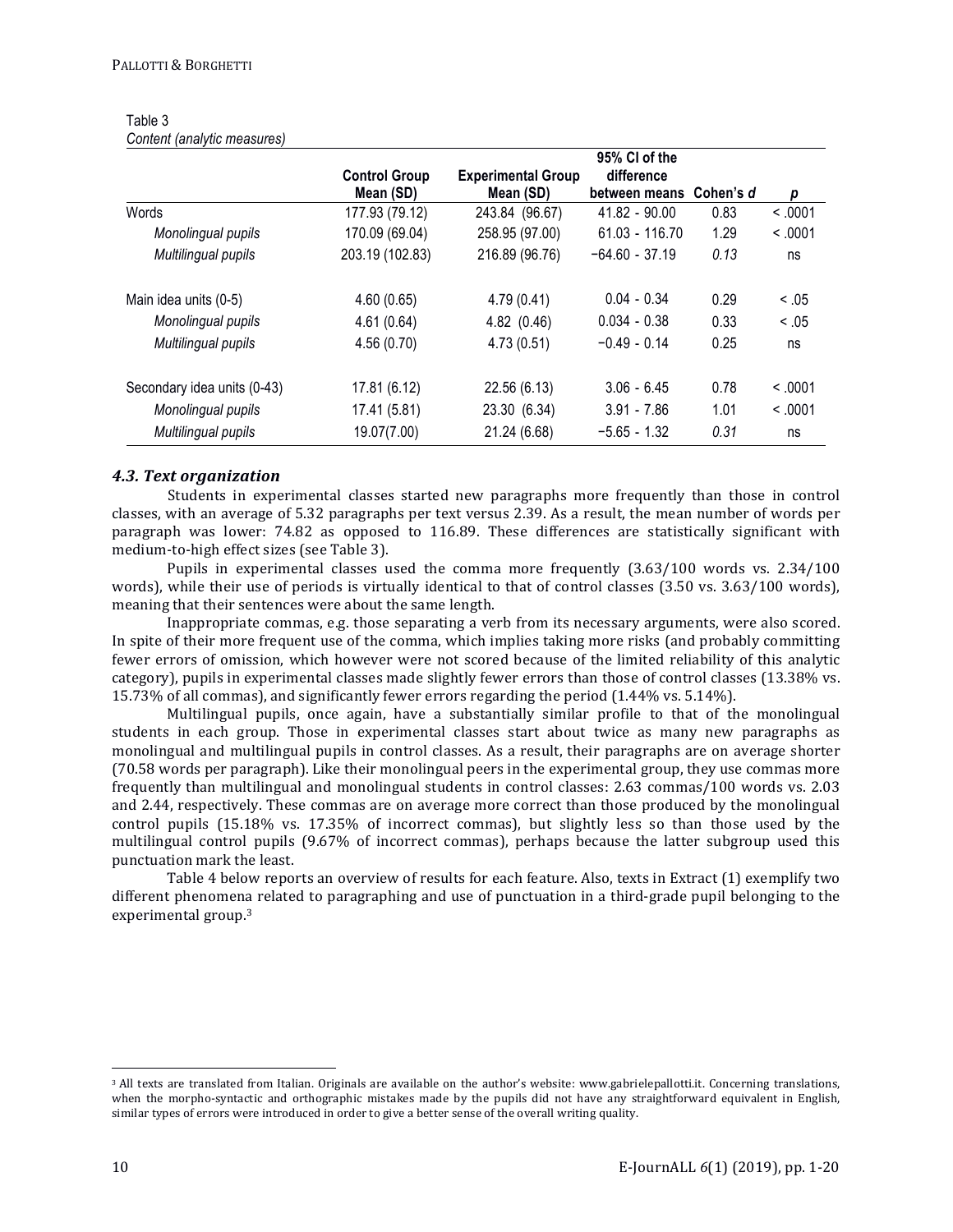| Table 4           |
|-------------------|
| Text organization |

|                         |                      |                           | 95% CI of the     |           |         |
|-------------------------|----------------------|---------------------------|-------------------|-----------|---------|
|                         | <b>Control Group</b> | <b>Experimental Group</b> | difference        |           |         |
|                         | Mean (SD)            | Mean (SD)                 | between means     | Cohen's d | р       |
| Paragraphs              | 2.39(2.00)           | 5.32(3.28)                | $-3.68 - -2.19$   | 1.47      | < 0.001 |
| Monolingual pupils      | 2.36(1.99)           | 5.70(3.41)                | $-2.41 - -4.27$   | 1.68      | < 0.001 |
| Multilingual pupils     | 2.48(2.06)           | 4.65(3.10)                | $0.87 - 3.46$     | 1.05      | < 0.005 |
| Words/paragraph         | 116.89 (81.57)       | 74.82 (80.21)             | $-20.36 - 63.78$  | $-0.52$   | < 0.001 |
| Monolingual pupils      | 115.96 (83.24)       | 77.20 (89.64)             | $-10.68 - -66.85$ | $-0.47$   | < .001  |
| Multilingual pupils     | 119.90 (77.37)       | 70.58 (61.60)             | 13.12 - 85.52     | $-0.64$   | < 0.01  |
| Commas/100 words        | 2.34(2.22)           | 3.63(2.31)                | $-1.93 - -0.65$   | 0.58      | < 0.005 |
| Monolingual pupils      | 2.44(2.25)           | 4.19(2.55)                | $0.97 - 2.53$     | 0.78      | < 0.001 |
| Multilingual pupils     | 2.03(2.15)           | 2.63(2.12)                | $-1.68 - 0.48$    | 0.28      | ns      |
| % inappropriate commas  | 15.73 (22.77)        | 13.38 (16.03)             | $-3.54 - 8.13$    | $-0.10$   | ns      |
| Monolingual pupils      | 17.35 (24.39)        | 12.55 (16.14)             | $-0.02 - 0.12$    | $-0.20$   | ns      |
| Multilingual pupils     | 9.67 (14.22)         | 15.18 (16.51)             | $-14.66 - 3.59$   | 0.38      | ns      |
| % inappropriate periods | 5.14 (15.64)         | 1.44 (4.87                | $0.60 - 6.78$     | $-0.24$   | < .05   |
| Monolingual pupils      | 5.88 (17.04)         | 0.96(2.83)                | $-1.17 - -9.69$   | $-0.29$   | < 0.05  |
| Multilingual pupils     | 2.60(9.26)           | 2.28(6.79)                | $-4.03 - 4.69$    | $-3.48$   | ns      |

Extract (1) *Text organization at the beginning and at the end of the school year, pupil 3OL60*

#### **3OL60, October**

#### **3OL60, May**

First Charlot shows a ticket to a man after that the man welcoms him Charlot then Charlot walks around with a man after that Charlot takes a lady by the hand and takes her into the warehouse after that they put on roller skates then they start skating after that Charlot blindfolds himself and starts to rolerskate then it looks like Charlot is falling down from the upper floor after that Charlot shows a bed to the lady then Charlot moves around a bit on his rollerskates then Charlot closes the girl in the warehouse after that 3 gentlemen look for Charlo who in the meantime is in a totally different place

At first Harry gets on a steam train then a girl climbs in with a hat and a Pomeranian dog.

The girl droped the Pomeranian dog and they left without him but Harry took it with a cane and gave it to its owner named Giulia, she was very happy to get back her Pomeranian dog, and told him thank you very much.

At some point they entered a tunnel and everyone started looking for the dog.

Harry found it and gave it to Giulia once again, s/he was really really happy to have it back, and then Giulia covered it with a blanket of hers/his.

While both paraphrasing and punctuation marks are absent in the first text, at the end of the school year the child organizes contents in thematic blocks and experiments with the use of punctuation, even though her command of commas is not fully developed (see the last two instances).

#### *4.4. Reference to entities*

At the end of the school year, the texts written in the experimental classes were also clearer than the texts written in the control classes in terms of reference to entities. In fact, the introduction, maintenance, and reintroduction of referents were less ambiguous, that is, they allowed the reader to correctly identify the entity to which they refer more often. This difference was not very substantial as regards introductions and maintenances, but reached statistical significance for reintroductions ( $p < 0.05$ ).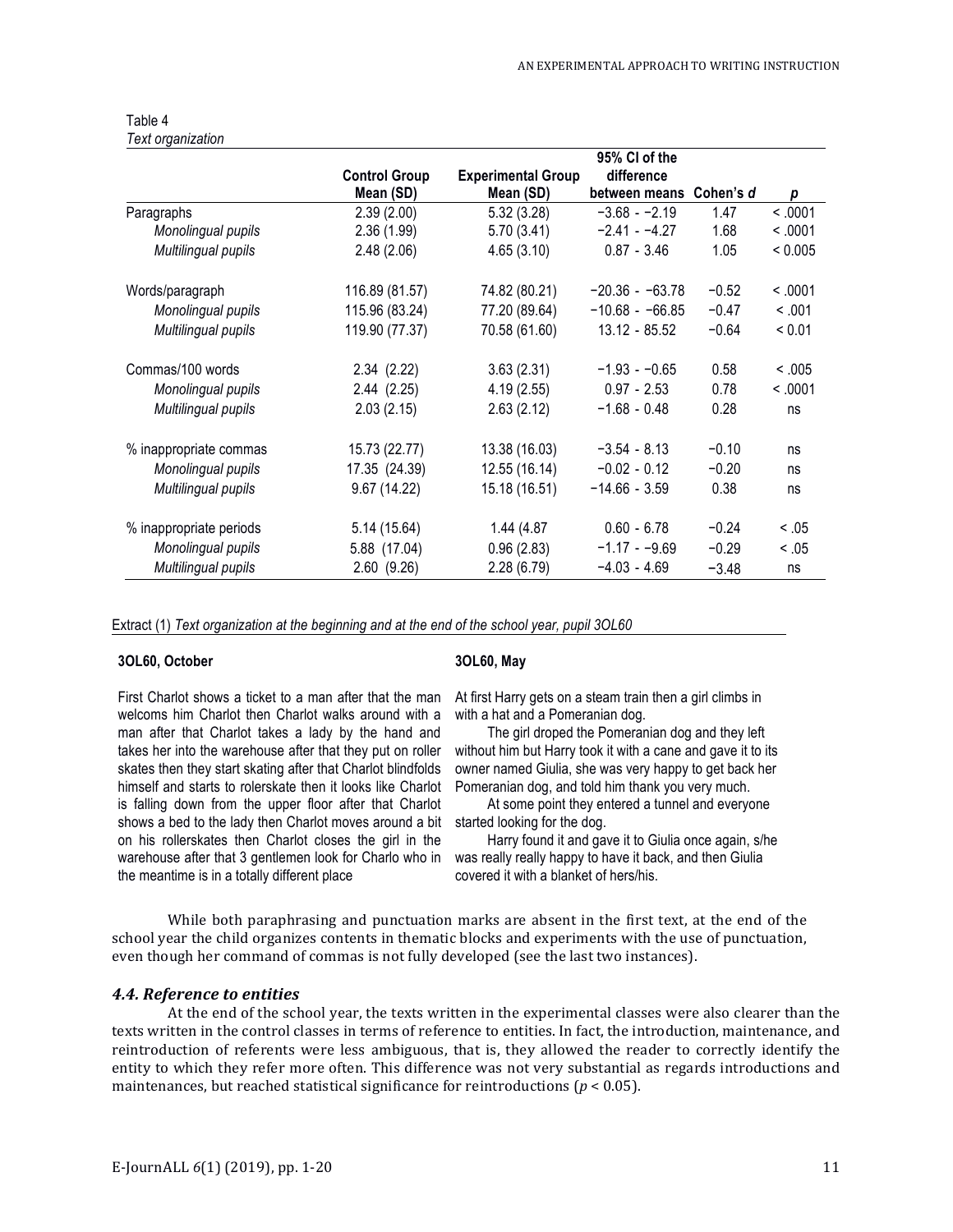As for multilingual pupils, the picture is slightly more complex. Their reintroductions were generally less ambiguous than those of both monolingual and multilingual students in control classes, with a fairly noticeable, though not statistically significant, difference  $(6.37\% \text{ vs. } 8.42\% \text{ and } 9.36\%$ , respectively). Their introductions were less ambiguous than those of monolingual pupils in the control group  $(1.79\% \text{ vs. } 2.39\%)$ , but significantly more so than those made by multilingual peers in the control classes, who did not produce a single ambiguous introduction. A similar situation can be seen for maintenances: here, too, multilingual pupils in experimental classes produced fewer ambiguities than monolingual students in the control group (5.66% vs. 5.84%), but slightly more than multilingual peers (5.50%). Especially in this last case, however, differences are quite small and never reach statistical significance (Table 5). Some examples of ambiguous introductions, maintenances, and reintroductions taken from both experimental and control classes are shown in Extract  $(2)$ ,  $(3)$ , and  $(4)$ .

| l able 5<br>Reference to entities |              |                                                                 |                        |           |        |
|-----------------------------------|--------------|-----------------------------------------------------------------|------------------------|-----------|--------|
|                                   | Mean (SD)    | Control Group Experimental Group of the difference<br>Mean (SD) | 95% CI<br>between mean | Cohen's d | p      |
| % Ambiguous introductions         | 1.83(6.49)   | 1.27(3.47)                                                      | $-0.86 - 1.99$         | $-0.09$   | ns     |
| Monolingual pupils                | 2.39(7.35)   | 0.98(3.47)                                                      | $-0.36 - 3.19$         | $-0.19$   | ns     |
| Multilingual pupils               | 0.00         | 1.79(4.69)                                                      | $0.23 - 3.33$          | n/a       | < 0.05 |
| % Ambiguous maintenances          | 5.76 (9.22)  | 5.34(5.70)                                                      | $-1.70 - 2.47$         | $-0.05$   | ns     |
| Monolingual pupils                | 5.84 (9.33)  | 5.16(5.64)                                                      | $-1.80 - 3.03$         | $-0.07$   | ns     |
| Multilingual pupils               | 5.50(0.04)   | 5.66(6.80)                                                      | $-4.37 - 4.10$         | 0.02      | ns     |
| % Ambiguous reintroductions       | 8.64 (9.70)  | 5.68 (6.85)                                                     | $-0.71 - -5.28$        | $-0.31$   | < 0.05 |
| Monolingual pupils                | 8.42 (9.31)  | 5.29 (6.89)                                                     | $-0.56 - -5.75$        | $-0.34$   | < 0.05 |
| Multilingual pupils               | 9.36 (11.05) | 6.37(8.04)                                                      | $-2.01 - -8.05$        | $-0.27$   | ns     |

## Extract (2). *Example of ambiguous references to entities*

Ambiguous **4VM19\_October**

 $\pm$   $\pm$   $\pm$ 

introduction [...] when he came down with the elevator the men [new entity] hide from Charlot.

Extract (3). *Example of ambiguous references to entities*

| Ambiguous   | 3EP05 May                                                                                                 |
|-------------|-----------------------------------------------------------------------------------------------------------|
| maintenance | [] then the ledy looked at the clock and tooked the bag where the dog was then $\emptyset$ [= she/he/it?] |
|             | begun to bark and the ledy opened the bag and faund the dog but not her handkerchiefs []                  |

Extract (4). *Example of ambiguous references to entities*

#### Ambiguous reintroduction **5ARR03\_May** [...] Harry saw the ticket controller arrive so he took his suitcase, which was the woman's he began to take out all the clothes, then he put the dog in and put it back when the ticket controller passed  $\varnothing$  [= he/it?] started barking so the ticket controller became suspcious, Harry, began to bark to create confusion. [...]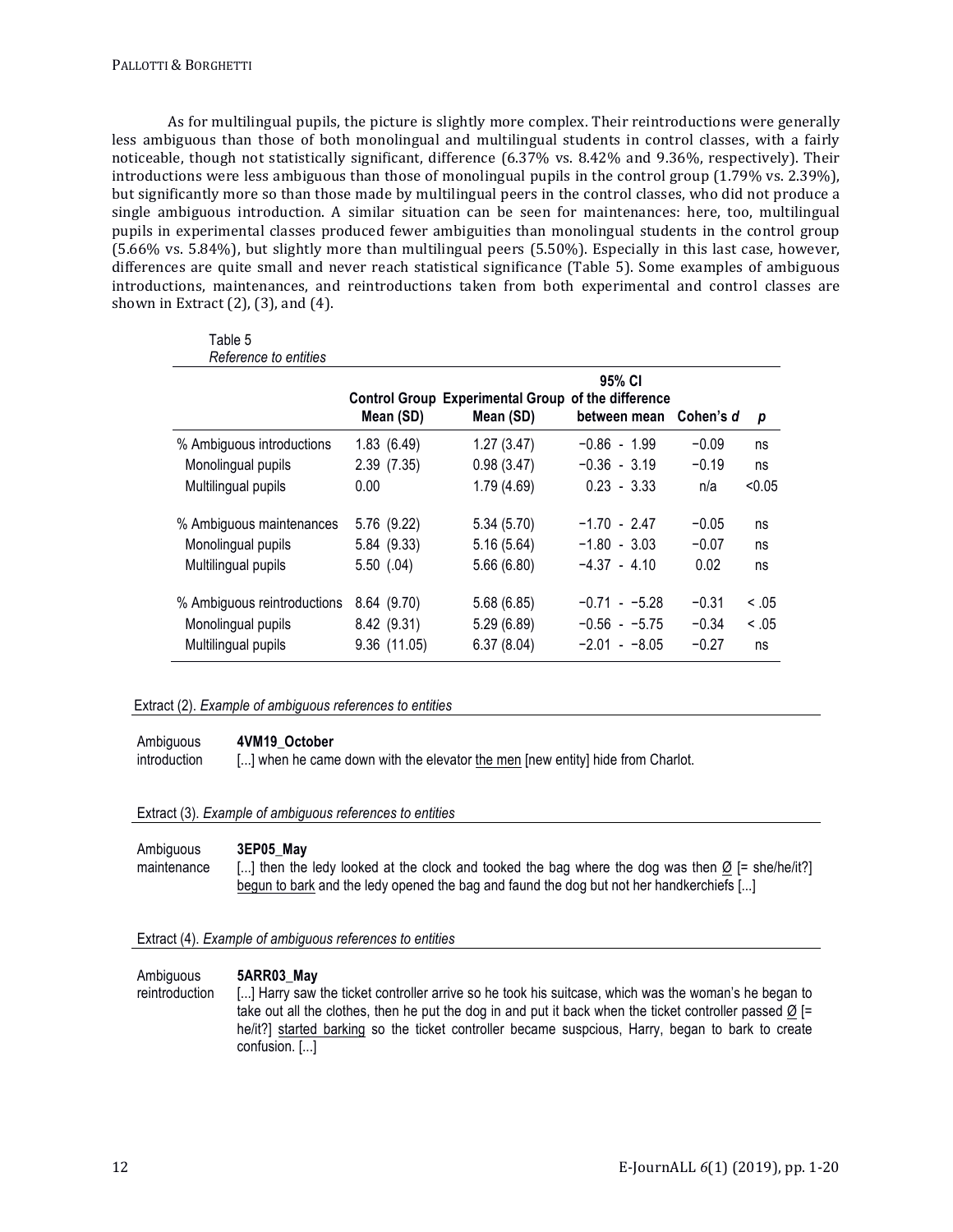#### *4.5. Verb tense cohesion*

The one aspect in which experimental classes performed more poorly than the controls is verb tense cohesion, where unjustified tense changes, here labelled "tense shifts," were more common: 2.43/100 words vs.  $1.58/100$  words. Extract  $(5)$  reports an example from the experimental group.

#### Extract (5). *Tense shifts in a fourth grader, experimental group*

#### **4GC43\_May**

Harry a man has to take a train and he saw a lady and lets her pass first. The lady start talking to the ticket controller and Harry came in quickly. The lady's little dog has jumped off the train and she wanted to get it back. Harry picked up a can and catches the little dog and hid it in his jacket. [...]

It is worth noting that the text this extract comes from is of average length  $(248 \text{ words})$ , is quite rich in terms of primary and secondary information units (5 and 29, respectively), and presents a good quantity of cohesive devices (28 connectives). This means that verb tense cohesion may still pose problems, even when overall text quality is satisfactory.

The difference seen between experimental and control classes as a whole remains basically the same when multilingual and monolingual pupils are analyzed separately: multilingual students in experimental classes produce a higher proportion of tense shifts  $(3.91/100 \text{ words})$  than multilingual  $(2.63)$  and monolingual (1.26) peers in the control group; monolingual pupils in experimental classes, with their 1.59 shifts per 100 words, perform better than multilingual and slightly worse than monolingual controls. It should be noted that, in both experimental and control classes, this phenomenon is more apparent in multilingual than in monolingual pupils. Tense shifts are, in fact, more closely related to linguistic competence in a narrow sense, that is, to grammatical control rather than to the more communicative aspects of writing ability. This finding resonates with a number of studies which have reported that LX writers have less control over verb forms compared to L1 peers, both during compulsory education (Cameron & Besser, 2004) and at the university (Hinkel, 2004).

## **5. Discussion and conclusion**

As discussed above, this program was proposed to the whole class, without dividing monolingual and multilingual pupils. The underlying principle is that everybody benefits from good quality language education and that promoting peer-to-peer interaction through group work gives better results than having pupils follow separate tracks.

Although there was no separation of learners in terms of teaching, it is legitimate to discuss the program's effects on the two sub-groups of monolingual and multilingual students. Not many results at this level are statistically significant, both because the sub-samples were not very large and because in several cases differences were not very pronounced. Thus, this brief discussion will not aim at reaching broad generalizations, rather it will attempt to stimulate reflection on the relationships between multilingualism and language education in today's Italian classrooms, which are possibly applicable to other contexts as well. The study's main findings, based on the research questions formulated in section 3.1, can be summarized as follows.

*RQ1. In a primary school context, what are the effects on whole classes participating in a long-term pedagogical intervention based on the process approach to writing, formative assessment, and cooperative learning?* The effects on whole classes are largely positive. Their pupils outperform those of control classes on all dimensions assessed with both analytic and holistic measures, the sole exception being verb tense shifts. This result is thus in line with previous research (reviewed in section 2.2) showing the effectiveness of instructional practices like teaching students strategies for planning, drafting, and revising their texts, promoting peer collaboration, and providing constructive and specific feedback.

*RQ2. If there are any effects, do they differ for monolingual and multilingual pupils?* In experimental classes, monolingual children achieve better results than their multilingual peers with regard to all aspects of writing with one exception, the word per paragraph ratio. It should be noted, though, that experimental classes hosted a higher number of multilingual students who were not born in Italy and who had resided in the country for a shorter period of time; hence, their relatively poorer performance might be due to language learning per se, as many of these children were true additional language learners, whose Italian was still developing.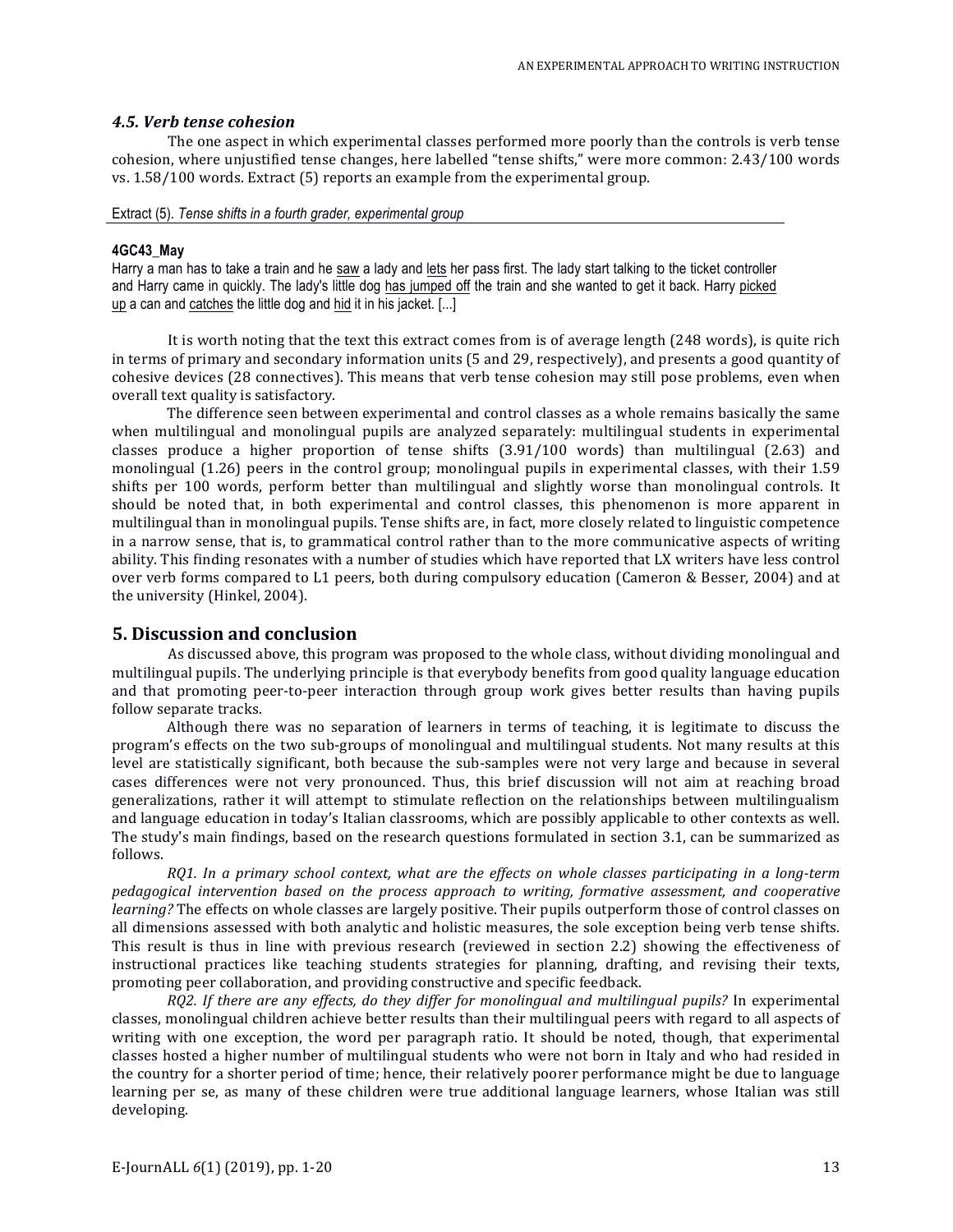Despite this initial disadvantage, the program's effects were equally beneficial for both monolingual and multilingual students. In particular, multilingual children in the experimental group outperformed both monolingual and multilingual students in control classes on the vast majority of dimensions, with just a few exceptions. One of these is tense shifts, which were consistently more frequent in experimental classes (with the sole exception of monolingual pupils in experimental classes performing better than multilingual controls); this shows that tense shifts may be more directly related to language proficiency than to other dimensions. Another aspect that may be related to language proficiency is text comprehensibility, which is lower in experimental multilingual pupils when compared to both monolingual and multilingual control students. Finally, multilingual control children outperform experimental (both monolingual and multilingual) peers as regards appropriate use of the comma and ambiguous introductions.

*RO3.* What are the differences, as regards writing skills, between monolingual and multilingual pupils in control *classes, that is, with no experimental treatment?* In control classes, multilingual and monolingual children's performances seem to be rather balanced. Monolingual pupils achieve consistently better scores in holistic assessment and, as regards analytic measures, tense shifts, their use of commas, and they have a lower rate of ambiguous reintroductions. Multilingual students, on the other hand, write longer texts with more secondary information units, with fewer problems in the use of periods and commas, and with fewer ambiguous introductions and maintenances.

The tentative conclusions that can be drawn from the study are that, at least in this sample, participation in the experimental program seems to have had a larger impact on writing performance than monolingual/multilingual status. Multilingual children in experimental classes contribute as much as their monolingual peers to the good results obtained by the class as a whole, and outperform both monolingual and multilingual pupils in control classes in most dimensions, especially those related to broader "cognitiveacademic" (Cummins, 1986) aspects. Linguistic proficiency, however, does play a role, especially for those who have had a shorter immersion in the new language, as was the case for several multilingual children in experimental classes.

In the context investigated here, our general conclusion is that students' writing skills are impacted by both intrinsic factors, such as the length of exposure to the target language, and extrinsic factors, such as the type of pedagogical intervention. This study can be taken as evidence that a good language curriculum has more weight in a student's academic success than his or her status as an L1 or LX learner.

# **Acknowledgments**

We wish to acknowledge the contribution of Fabiana Rosi, who was involved in the design of the educational intervention and in the data collection, as well as the contributions of Giulia Borrelli, Elisa Caretta, and Elena Russo, who carried out some of the data coding and analysis.

# **References**

- Andrade, Maureen Snow, & Evans, Norman W. (2013). *Principles and practices for response in second language writing*. New York, New York: Routledge.
- Boscolo, Pietro, Arfé, Barbara, & Quarisa, Mara (2007). Improving the quality of students' academic writing: an intervention study. *Studies in Higher Education*, 32(4), 419-438. http://dx.doi.org/10.1080/03075070701476092.
- Brakel Olson, Vicki L. (1990). The revising processes of sixth-grade writers with and without peer feedback. The *Journal of Educational Research, 84*(1), 22-29.
- Cameron, Lynne, & Besser, Sharon (2004). Writing in English as an additional language at key stage 2. Research report RR586. Leeds, United Kingdom: Department for Education and Skills, University of Leeds.
- Cook, Vivian I. (1999). Going beyond the native speaker in language teaching. *TESOL Quarterly, 33*(2), 185– 209. http://dx.doi.org/10.2307/3587717.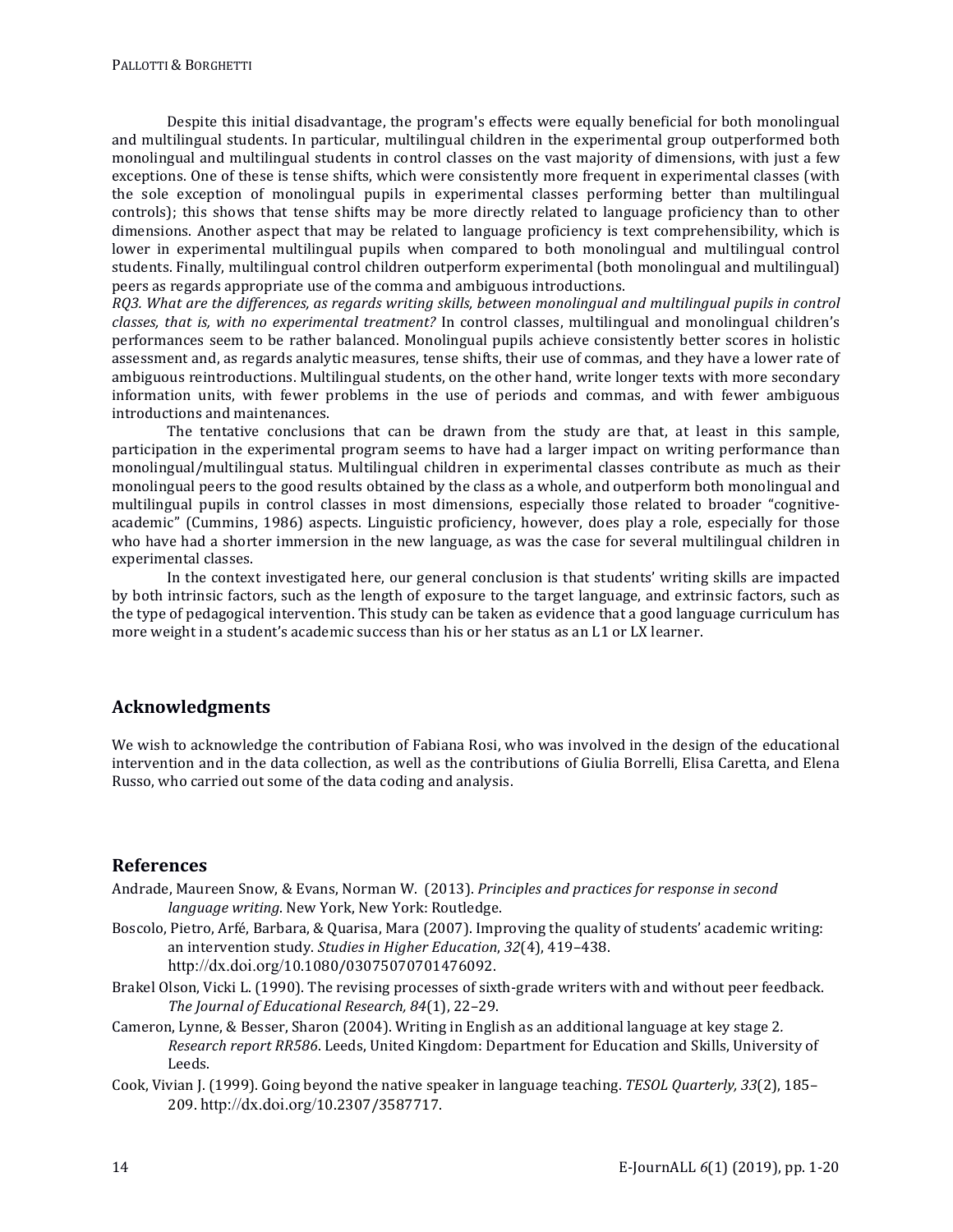- Council of Europe (2001). *Common European framework of reference for languages: learning, teaching, assessment*. Cambridge, United Kingdom: Cambridge University Press.
- Cumming, Alister (2001). Learning to write in a second language: Two decades of research. *International Journal of English Studies, 1*(2), 1–23. http://dx.doi.org/10.6018/ijes.1.2.48331.
- Cumming, Alister, Rebuffot, Jacques, & Ledwell, Monica (1989). Reading and summarizing challenging texts in first and second languages. *Reading and Writing*, 2, 201-219. http://dx.doi.org10.1007/BF00377643
- Cummins, Jim (1986). Empowering minority students: A framework for intervention. *Harvard Educational Review*, *56*(1), 18–37.
- Dewaele, Jean-Marc (2017). Why the dichotomy 'L1 versus LX user' is better than 'native versus non-native speaker'. *Applied Linguistics*, *39*(2), 236–240. http://dx.doi.org10.1093/applin/amw055.
- De Winter, Joost C. F., & Dodou, Dimitra (2010). Five-point Likert items: t test versus Mann-Whitney-Wilcoxon. *Practical Assessment, Research & Evaluation, 15*(11), 1-12.
- Ede, Lisa S., & Andrea C. Lunsford (1990). *Singular texts/plural authors: perspectives on collaborative writing*. Carbondale and Edwardsville, Illinois: Southern Illinois University Press.
- Englert, Carol Sue, Mariage, Troy V., & Dunsmore, Kailonnie (2006). Tenets of sociocultural theory in writing instruction research. In Charles A. MacArthur, Steve Graham, and Jill Fitzgerald (Eds.), *Handbook of* writing research (pp. 208-221). New York, New York: Guilford Press.
- Fagerland, Morten W., & Sandvik, Leiv (2009). Performance of five two-sample location tests for skewed distributions with unequal variances. *Contemporary Clinical Trials, 30*(5), 490-496. http://dx.doi.org10.1016/j.cct.2009.06.007.
- Ferretti, Ralph P., Lewis, William E., & Andrews-Weckerly, Scott (2009). Do goals affect the structure of students' argumentative writing strategies? *Journal of Educational Psychology*, 101, 577–589. http://dx.doi.org10.1037/a0014702
- Fitzgerald, Jill, & Teasley, Alan B. (1986). Effects of instruction in narrative structure on children's writing. *Journal of Educational Psychology*, *78*(6), 424–432. http://dx.doi.org/10.1037/0022-0663.78.6.424.
- Giuliano, Patrizia (2007). *Abilità narrativa ed emarginazione sociale*. Napoli, Italia: Liguori.
- Graham, Steve, Harris, Karen R., & Chambers, Amber B. (2016). Evidence-based practice and writing instruction: A review of reviews. In Charles A. MacArthur, Steve Graham, and Jill Fitzgerald (Eds.), *Handbook of writing research* (pp. 211–226). New York, New York: Guilford Press.
- Graham, Steve, Harris, Karen R., & Santangelo, Tanya (2015). Research-based writing practices and the common core: Meta-analysis and meta-synthesis. The Elementary School Journal, 115(4), 498-522. http://dx.doi.org10.1086/681964.
- Graham, Steve, McKeown, Debra, Kiuhara, Sharlene, & Harris, Karen R. (2012). A meta-analysis of writing instruction for students in the elementary grades. *Journal of Educational Psychology, 104*(4), 879– 896. http://dx.doi.org10.1037/a0029185.
- Hall, Chris (1990). Managing the complexity of revising across languages. *TESOL Quarterly, 24*(1), 43–60. http://dx.doi.org10.2307/3586851.
- Hendriks, Henriëtte (1998). Reference to person and space in narrative discourse: A comparison of adult second language and child first language acquisition. *Studi Italiani di Linguistica Teorica e Applicata*, *XXVII*(1), 67-86.
- Hickmann, Maya (1995). Discourse organisation and the development of reference to person, space, and time. In Paul Fletcher & Brian MacWhinney (Eds.), *The handbook of child language* (pp. 194–218). Oxford, United Kingdom: Wiley-Blackwell.
- Hinkel, Eli (2001). Matters of cohesion in L2 academic texts. Applied Language Learning, 12(2), 111-132.
- Hinkel, Eli (2004). Tense, aspect and the passive voice in L1 and L2 academic texts. *Language Teaching Research, 8*(1), 5–29. http://dx.doi.org10.1191/1362168804lr132oa.
- Hyland, Ken (2007). Genre pedagogy: Language, literacy and L2 writing instruction. *Journal of Second* Language Writing, 16, 148-164. http://dx.doi.org10.1016/j.jslw.2007.07.005.
- Jones, Stan, & Tetroe, Jacqueline (1987). Composing in a second language. In Ann Matsuhashi (Ed.), *Writing in real time: Modelling production processes* (pp. 34–57). Norwood, New Jersey: Ablex.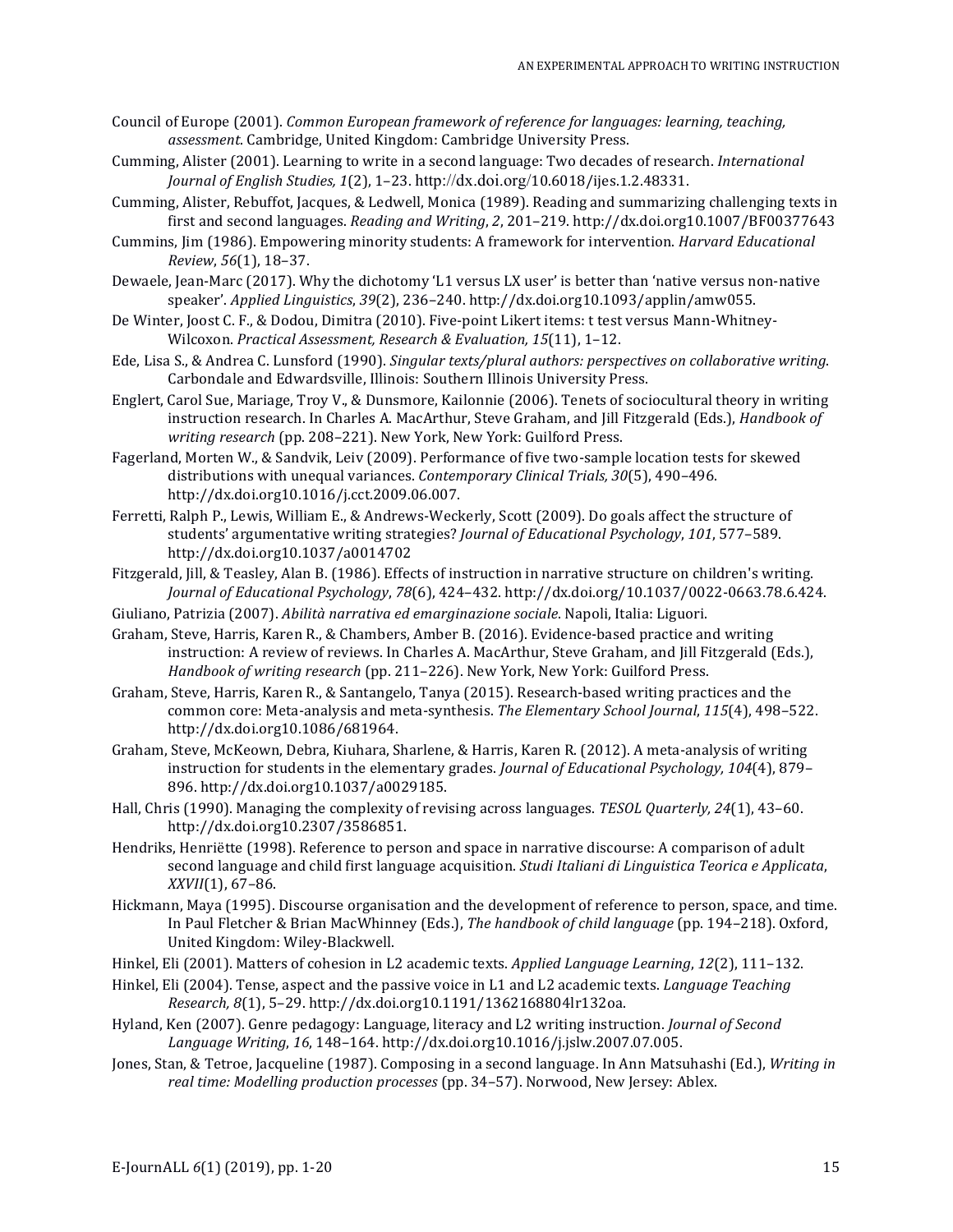- Kersten, Kristin (2009). *Verbal inflections in L2 child narratives*. Trier, Germany: Wissenschaftlicher Verlag Trier.
- Koster, Monica, Tribushinina, Elena, de Jong, Peter F., & van den Bergh, Huub (2015). Teaching children to write: A meta-analysis of writing intervention research. *Journal of Writing Research*, *7*(2), 299-324.
- Kuiken, Folkert, & Vedder, Ineke (2017). Functional adequacy in L2 writing: Towards a new rating scale. *Language Testing*, *34*(3), 321–336. http://dx.doi.org10.1177/0265532216663991
- Leki, Ilona, Cumming, Alister, & Silva, Tony (2006). Second-language composition teaching and learning. In Peter Smagorinsky (Ed.), *Research on composition: Multiple perspectives on two decades of change* (pp. 141–169). New York, New York and London: Teachers College Press.
- Montrul, Silvina (2016). *The acquisition of heritage languages*. Cambridge, United Kingdom: Cambridge University Press.
- Oi, Kyoko Mizuno (1984). Cross-cultural differences in rhetorical patterning: A study of Japanese and English. *Dissertation Abstracts International*, *45*(8), 2511A.
- Olson, Carol Booth, Scarcella, Robin, & Matuchniak, Tina (2013). Best practices in teaching writing to English learners. In Steve Graham, Charles A. MacArthur, and [ill Fitzgerald, (Eds.), *Best practices in writing* instruction (pp. 381-402). New York, New York: Guilford Press.
- Pallotti, Gabriele (2010). Doing interlanguage analysis in school contexts. In Inge Bartning, Maisa Martin & Ineke Vedder (Eds.), *Communicative proficiency and linguistic development: Intersections between SLA* and language testing research (pp. 159-190). Amsterdam: Eurosla Monographs.
- Pallotti, Gabriele (2017a). Osservare l'interlingua: percorsi di educazione linguistica efficace per ridurre le diseguaglianze. In Massimo Vedovelli (Ed.), *L'italiano dei nuovi italiani. Atti del XIX Convegno Nazionale GISCEL* (pp. 505-520). Roma, Italia: Aracne.
- Pallotti, Gabriele (2017b). Applying the interlanguage approach to language teaching. *International Review of Applied Linguistics in Language Teaching (IRAL), 55*(4), 393–412. http://dx.doi.org10.1515/iral-2017-0145.
- Pallotti, Gabriele, & Rosi, Fabiana (2017). Educazione linguistica inclusiva nella scuola primaria: percorsi di sperimentazione e analisi dell'efficacia. In Loredana Corrà (Ed.), *Educazione linguistica in classi* multietniche (pp. 117-142). Roma, Italia: Aracne.
- Pallotti, Gabriele, Borghetti, Claudia, & Rosi, Fabiana (in preparation). *Insegnare a scrivere nella scuola primaria. Percorsi educativi e indagini sperimentali*.
- Reid, Joy M. (1988). Quantitative differences in English prose written by Arabic, Chinese, Spanish, and English students. *Dissertation Abstracts International*, 50(3), 672A.
- Rietdijk, Saskia, Janssen, Tanja, van Weijen, Daphne, van den Bergh, Huub, & Rijlaarsdam, Gert (2017). Improving writing in primary schools through a comprehensive writing program. *The Journal of Writing Research*, *9*(2), 173–225. http://dx.doi.org10.17239/jowr-2017.09.02.04
- Schunk, Dale H., & Swartz, Carl W. (1993). Goals and progress feedback: Effects on self-efficacy and writing achievement. Contemporary Educational Psychology, 18, 337-354. http://dx.doi.org10.1006/ceps.1993.1024.
- Selinker, Larry (1972). Interlanguage. *International Review of Applied Linguistics in Language Teaching*, 10(2), 209–231.
- Silva, Tony (1993). Toward an understanding of the distinct nature of L2 writing: The ESL research and its implications. *TESOL Quarterly*, *27*(4), 657–677. http://dx.doi.org10.2307/3587400.
- Solarino, Rosaria (2009). *Imparare dagli errori*. Napoli, Italia: Tecnodid.
- Stevenson, Marie, Schoonen, Rob, & de Glopper, Kees (2006). Revising in two languages: A multi-dimensional comparison of online writing revisions in L1 and FL, *Journal of Second Language Writing*, 15, 201– 233, http://dx.doi.orgdoi.org/10.1016/j.jslw.2006.06.002.
- Storch, Neomy (2013). *Collaborative writing in L2 classrooms*. Bristol, United Kingdom: Multilingual Matters.
- Tracy, Brenda, Reid, Robert, & Graham, Steve (2009). Teaching young students strategies for planning and drafting stories: The impact of self-regulated strategy development. *Journal of Educational Research*, *102*, 323–331. http://dx.doi.org10.3200/JOER.102.5.323-332.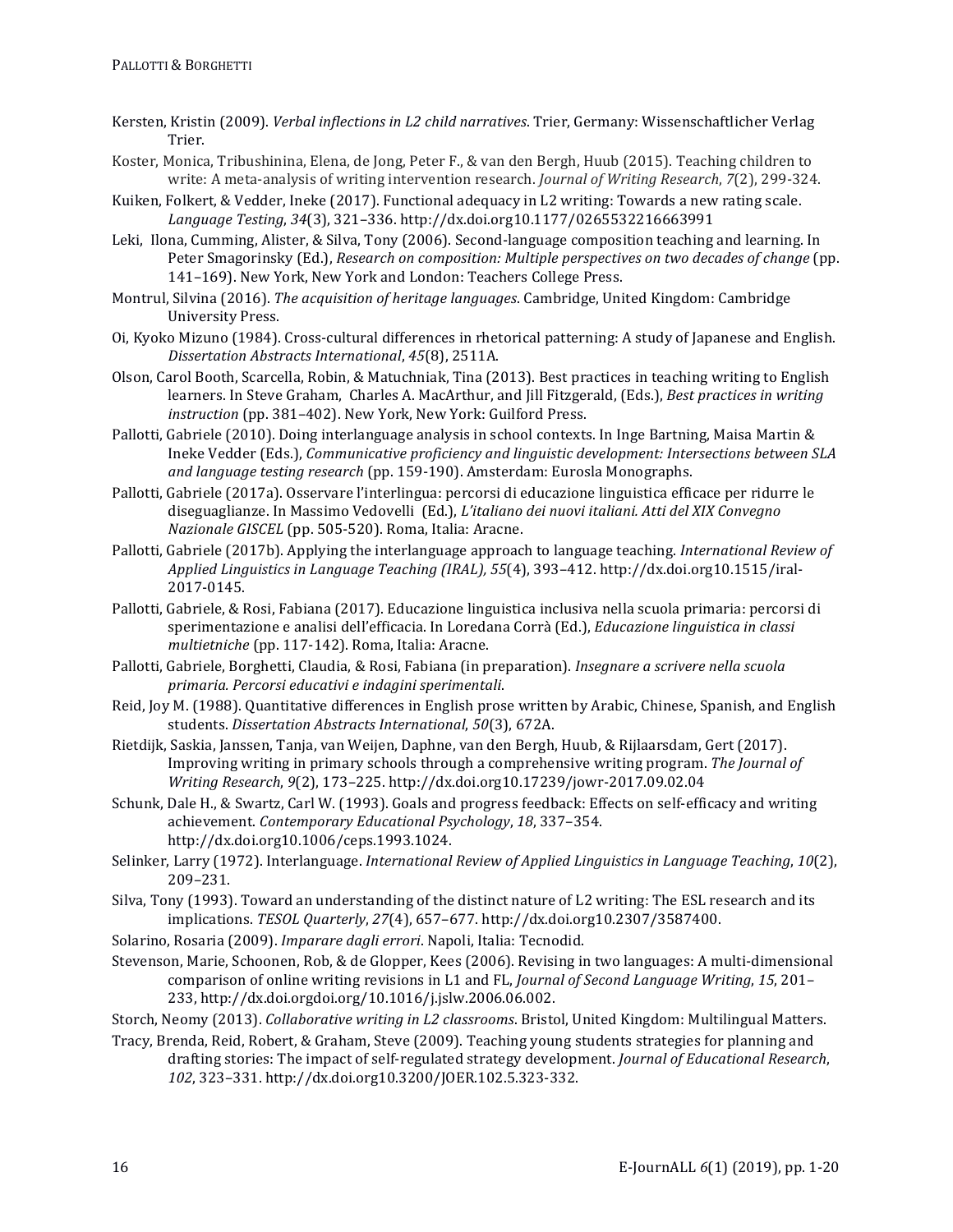- Uzawa, Kozue (1996). Second language learners' processes of L1 writing, L2 writing, and translation from L1 into L2. *Journal of Second Language Writing*, *5*(3), 271–294. http://dx.doi.org10.1016/S1060- 3743(96)90005-3.
- van Waes, Luuk, & Leijten, Mariëlle (2015). Fluency in writing: A multidimensional perspective on writing fluency applied to L1 and L2. *Computers and Composition*, 38(A), 79-95. http://dx.doi.org10.1016/j.compcom.2015.09.012.
- van Weijen, Daphne (2009). Writing processes, text quality, and task effects: Empirical studies in first and second language writing. Utrecht, The Netherlands: LOT.
- White, Ron, & Arndt, Valerie (1991). *Process Writing*. Harlow, United Kingdom: Longman.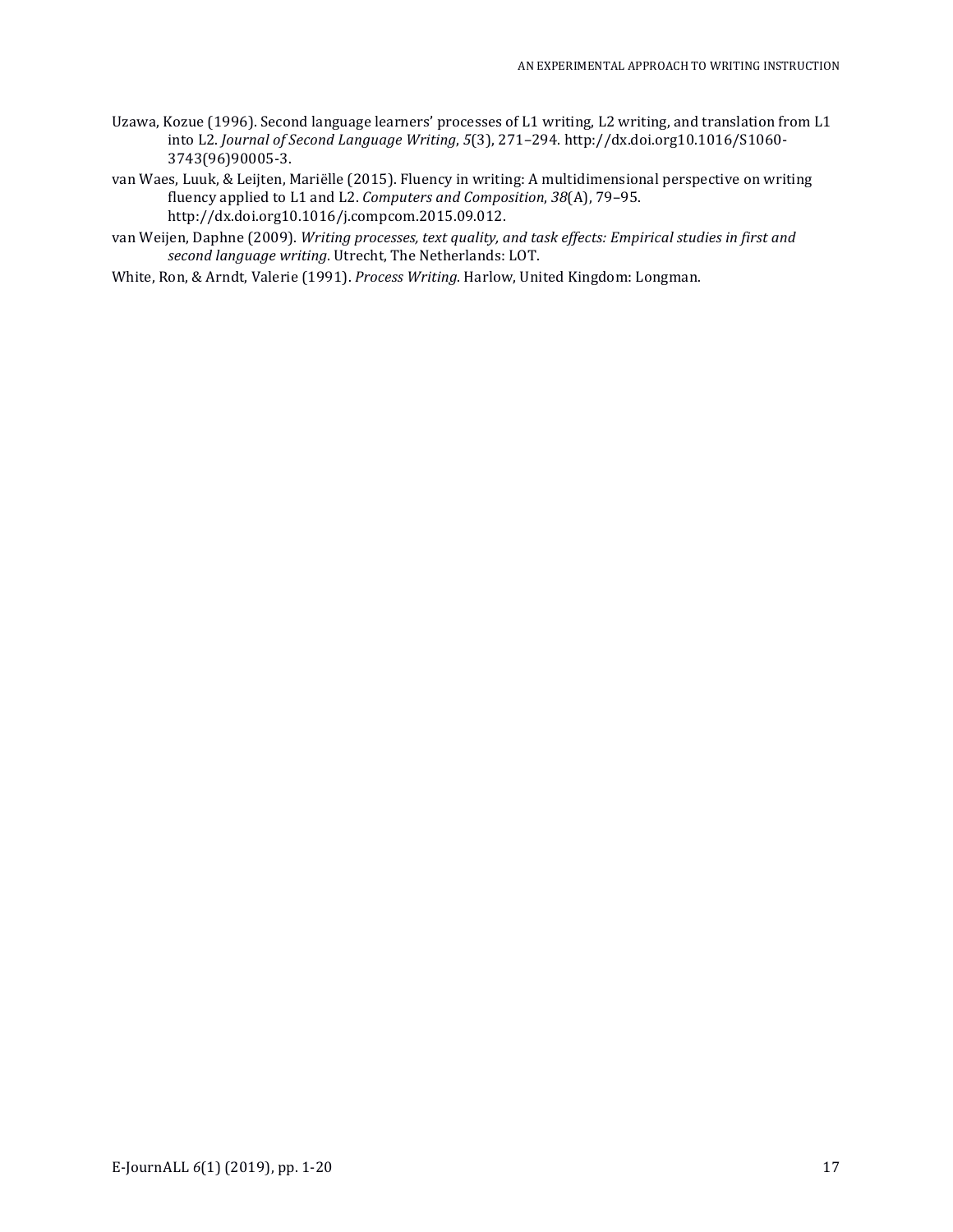# **Appendix A**

## **RATING SCALES FOR HOLISTIC ASSESSMENT**

**Content**: Is the number of information units provided in the text adequate and relevant?

- 1) The number of ideas is *not at all adequate* and insufficient and the ideas are unrelated to each other.
- 2) The number of ideas is *scarcely adequate* and the ideas lack consistency.
- 3) The number of ideas is *somewhat adequate*, even though they are not very consistent.
- 4) The number of ideas is *adequate* and they are sufficiently consistent.
- 5) The number of ideas is *very adequate* and they are very consistent to each other.
- 6) The number of ideas is *absolutely adequate* and they look very consistent to each other.

**Comprehensibility**: How much effort is required to understand text purpose and ideas?

- 1) The text is *not at all comprehensible*. Ideas and purposes are unclearly stated and the efforts of the reader to understand it are ineffective.
- 2) The text is *scarcely comprehensible*, its purposes are not clearly stated and the reader struggles to understand the ideas of the writer. The reader has to guess most of the ideas and purposes.
- 3) The text is *somewhat comprehensible*, some sentences are hard to understand on a first reading. A second reading helps clarify text purposes and the ideas conveyed, but some doubts persist.
- 4) The text is *comprehensible*. Only a few sentences are unclear but are understood, without too much effort, after a second reading.
- 5) The text is *easily comprehensible* and reads smoothly. Comprehensibility is not an issue.
- 6) The text is *very easily comprehensible* and highly readable. The ideas and the purpose are clearly stated.

**Coherence and cohesion, 1:** Is the text coherent and cohesive (e.g. cohesive devices, strategies)?

- 1) The text is *not at all coherent*. Unrelated progressions and coherence breaks are very common. The writer does not use any anaphoric device (pronouns, sentences with a clearly interpretable null subject). The text is not at all cohesive, connectives are hardly ever used, and ideas are unrelated.
- 2) The text is *scarcely coherent*. The writer often uses unrelated progressions; when coherence is achieved, it is often done through repetitions. Few anaphoric devices and some coherence breaks. The text is not very cohesive: ideas are not well linked by connectives, which are rarely used.
- 3) The text is *somewhat coherent*. Unrelated progressions and/or repetitions are frequent. More than two sentences in a row can have the same subject, even when the subject is understood. Some anaphoric devices are used. There can be few coherence breaks. The text is somewhat cohesive: some connectives are used, but they are mostly conjunctions.
- 4) The text is *coherent*. Unrelated progressions are somewhat rare, but the writer sometimes relies on unnecessary repetitions to achieve coherence. A sufficient number of anaphoric devices is used. There may be some coherence breaks. The text is cohesive. The writer makes good use of connectives, sometimes not limiting this to conjunctions.
- 5) The text is *very coherent*: when the writer introduces a new topic, it is usually done by using connectives or connective phrases. Repetitions are very infrequent. Anaphoric devices are numerous. There are no coherence breaks. The text is very cohesive and ideas are well linked by adverbial and/or verbal connectives.
- 6) The writer ensures *extreme coherence* by integrating new ideas in the text with connectives or connective phrases. Anaphoric devices are used regularly. There are few incidences of unrelated progressions and no coherence breaks. The structure of the text is extremely cohesive, thanks to a skilful use of connectives (especially linking chunks, verbal constructions, and adverbials), often used to describe relationships between ideas.

Adapted from Kuiken & Vedder 2017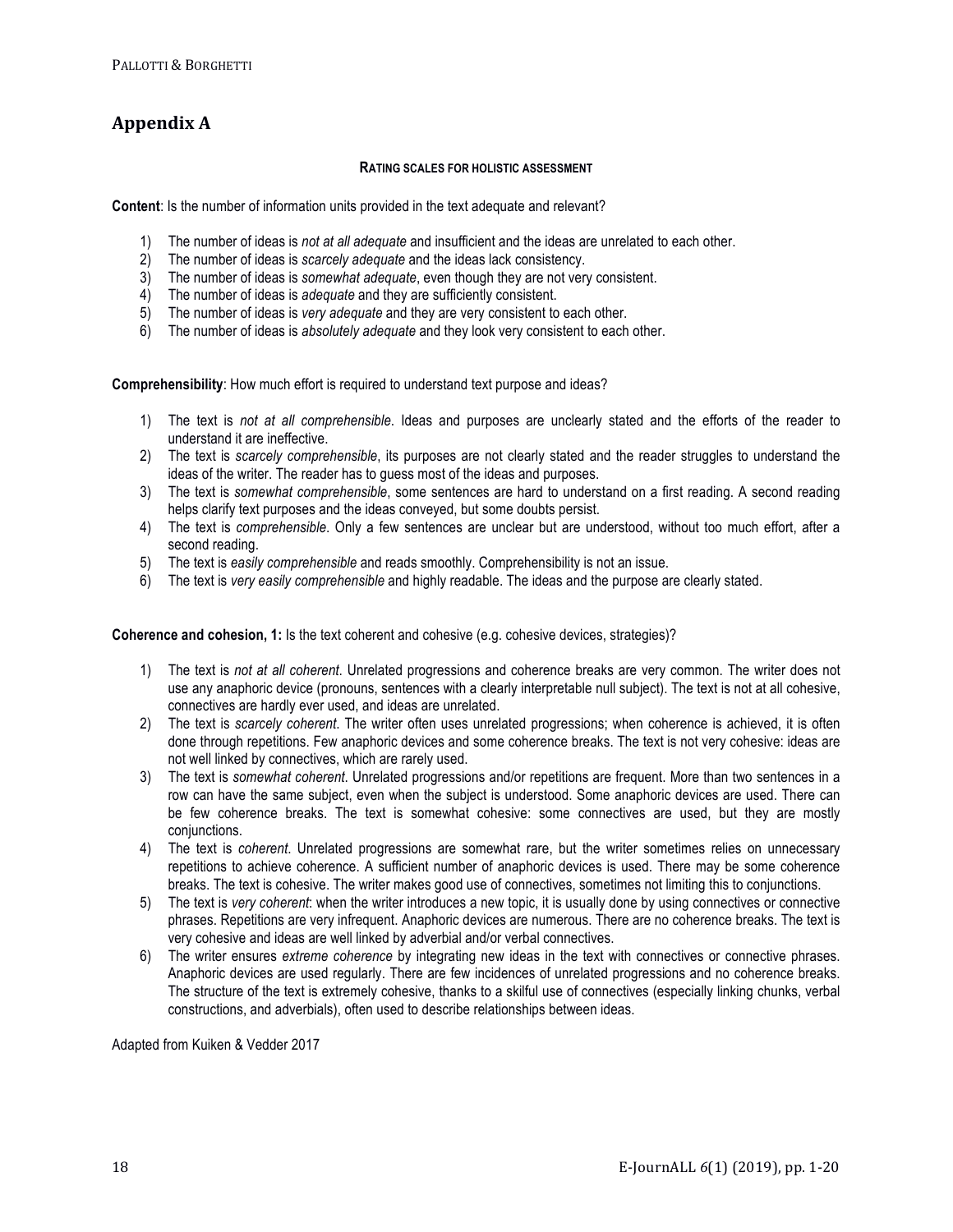## **Coherence and cohesion, 2**

- 1) Can link words or groups of words with very basic linear connectors like 'and' or 'then'.
- 2) Can link groups of words with simple connectors like 'and', 'but', and 'because'.
- 3) Can use the most frequently occurring connectors to link simple sentences in order to tell a story or describe something as a simple list of points.
- 4) Can link a series of shorter, discrete simple elements into a connected, linear sequence of points.
- 5) Can use a limited number of cohesive devices to link his/her utterances into clear, coherent discourse, though there may be some 'jumpiness' in a long contribution.
- 6) Can use a variety of linking words efficiently to clearly mark the relationships between ideas.
- 7) Can produce clear, smoothly flowing, well-structured speech, showing controlled use of organizational patterns, connectors, and cohesive devices.
- 8) Can create coherent and cohesive text making full and appropriate use of a variety of organizational patterns and a wide range of cohesive devices.

(Council of Europe, 2001, par. 5.2.3.1)